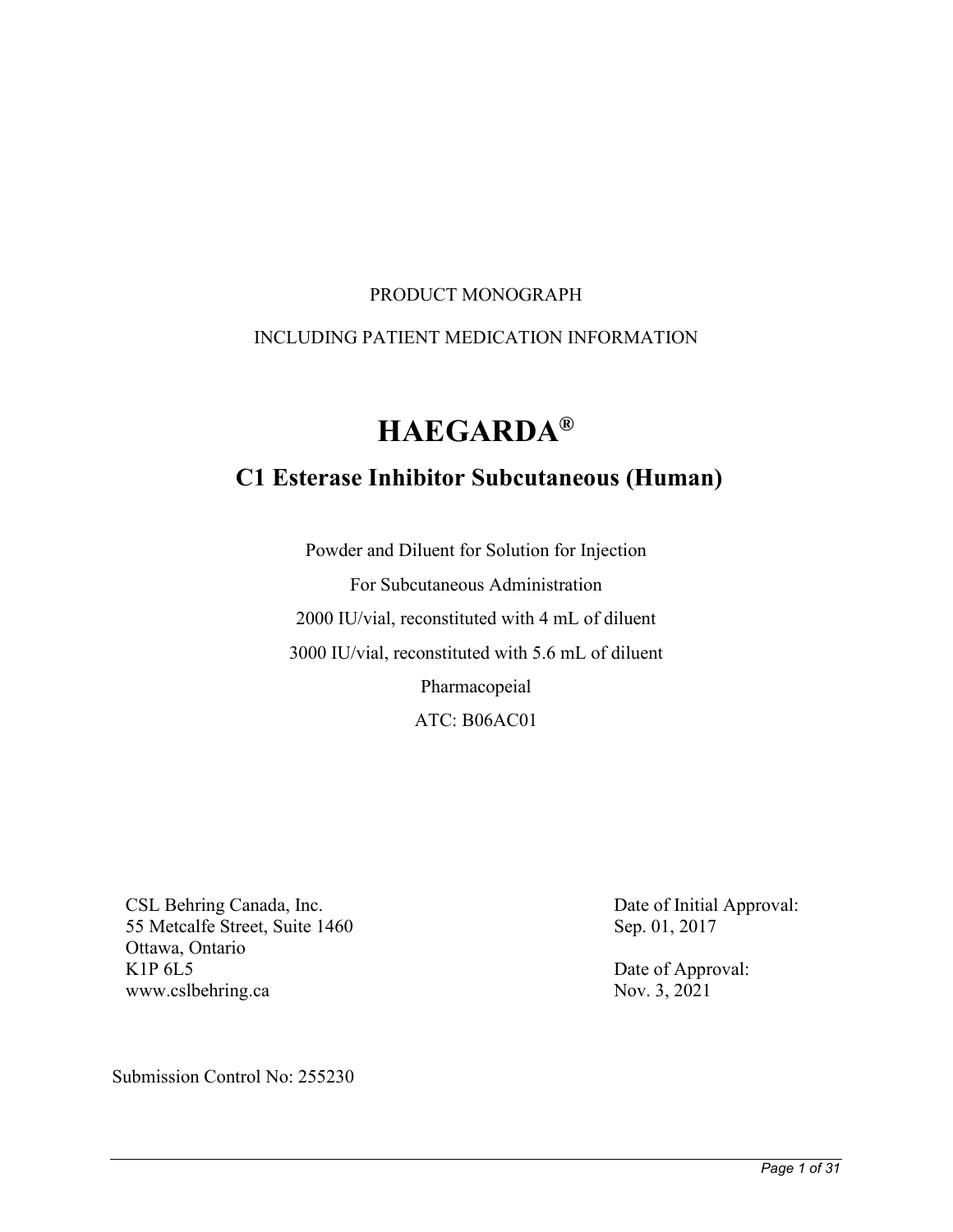# <span id="page-1-0"></span>RECENT MAJOR LABEL CHANGES

# <span id="page-1-1"></span>**TABLE OF CONTENTS**

| 1                | 1.1<br>1.2                                                                                                        |  |  |
|------------------|-------------------------------------------------------------------------------------------------------------------|--|--|
| $\boldsymbol{2}$ |                                                                                                                   |  |  |
| 3                | 3.1<br>3.2<br>3.3<br>3.4<br>3.5                                                                                   |  |  |
| $\boldsymbol{4}$ |                                                                                                                   |  |  |
| 5                | DOSAGE FORMS, STRENGTHS, COMPOSITION AND PACKAGING9                                                               |  |  |
| 6                |                                                                                                                   |  |  |
| 7                | 7.1<br>7.1.1<br>7.1.2<br>7.1.3<br>7.1.4                                                                           |  |  |
| 8                | 8.1<br>8.2<br>8.3<br>Abnormal Laboratory Findings: Hematologic, Clinical Chemistry and Other<br>8.4<br>8.5<br>8.6 |  |  |
| 9                | 9.1<br>9.2                                                                                                        |  |  |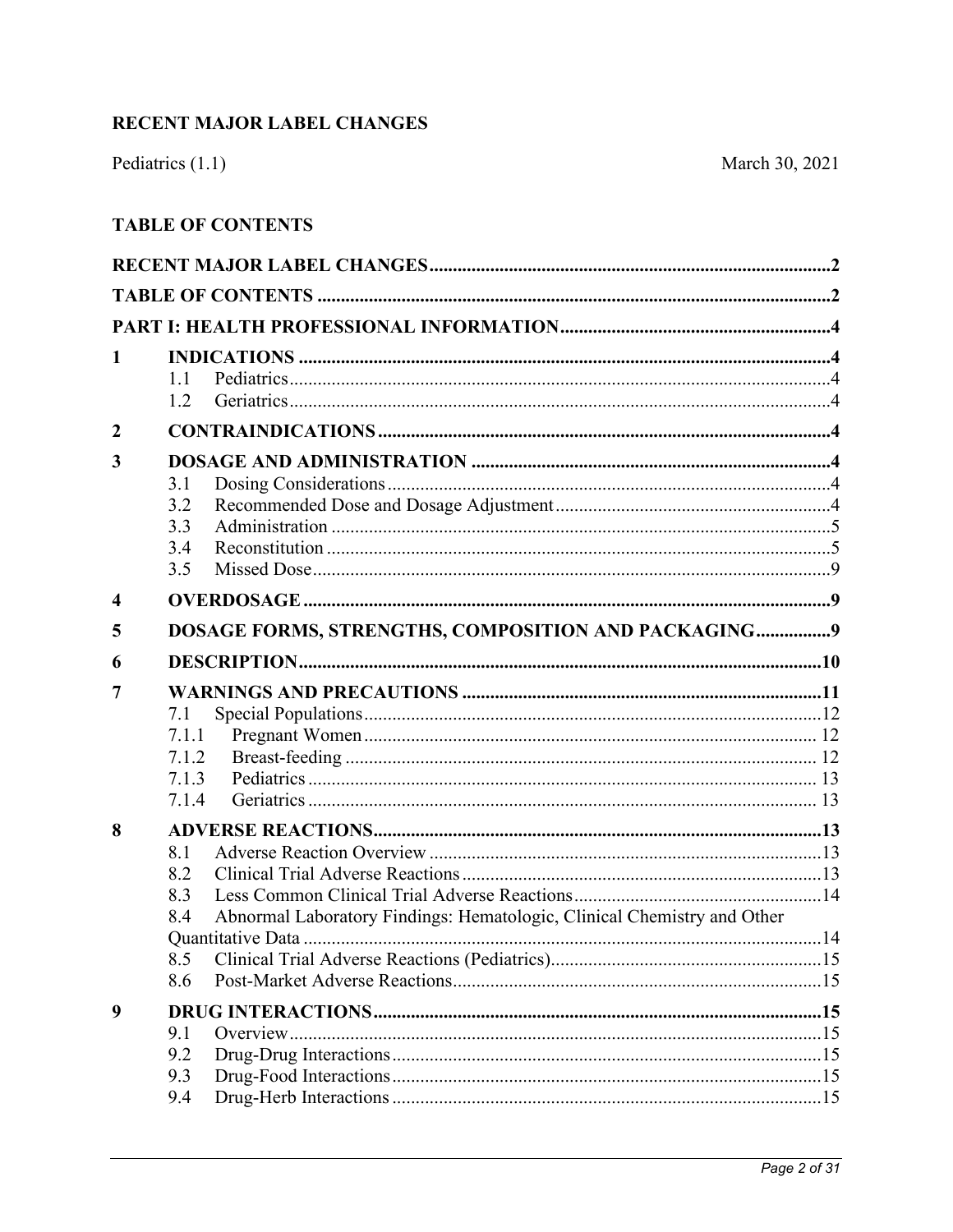|           | 9.5                  |  |
|-----------|----------------------|--|
| 10        | 10.1<br>10.2<br>10.3 |  |
| <b>11</b> |                      |  |
| 12        |                      |  |
|           |                      |  |
| 13        |                      |  |
| 14        | 14.1<br>14.2         |  |
| 15        |                      |  |
| 16        |                      |  |
|           |                      |  |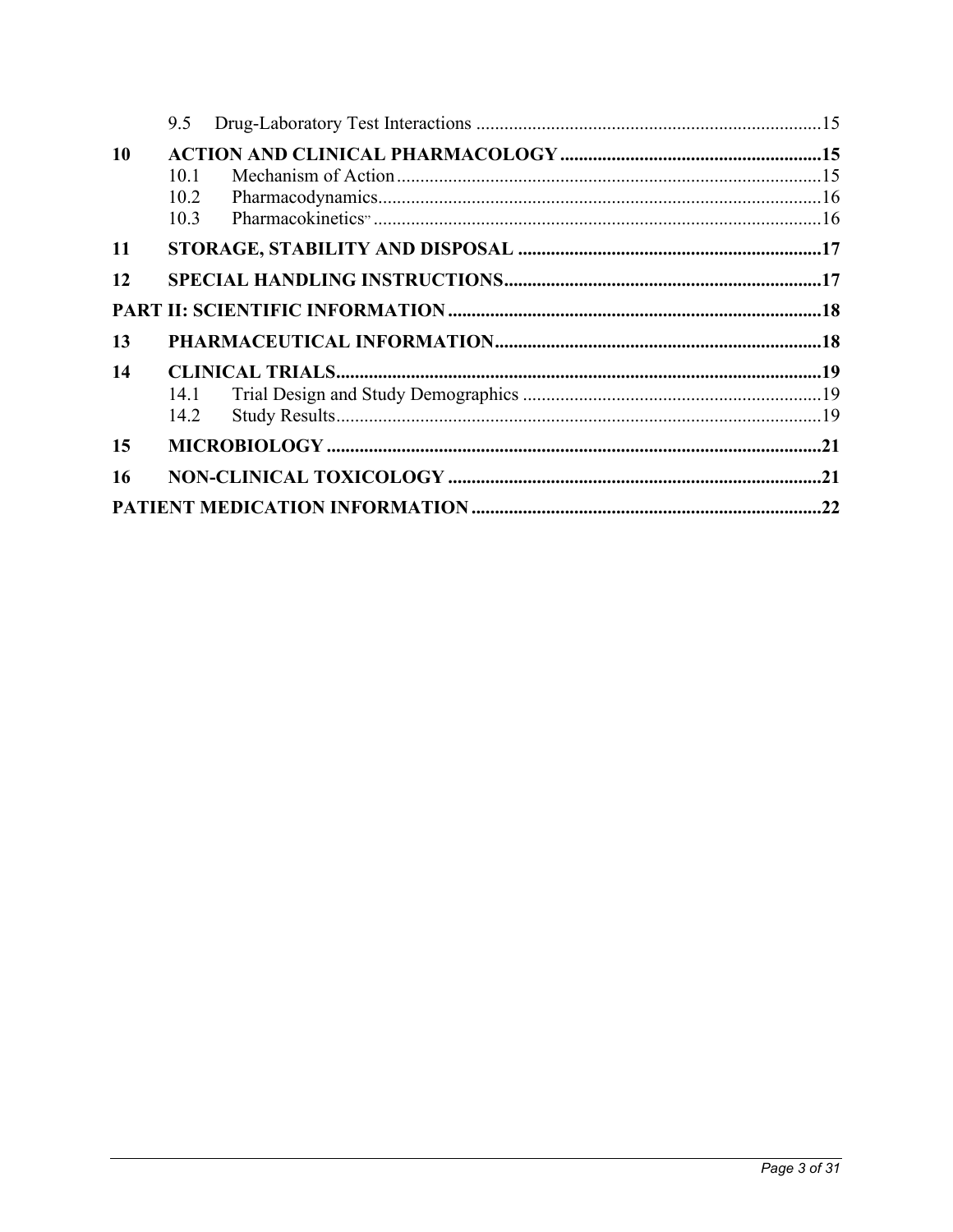# **PART I: HEALTH PROFESSIONAL INFORMATION**

# <span id="page-3-1"></span><span id="page-3-0"></span>**1 INDICATIONS**

HAEGARDA (C1 Esterase Inhibitor Subcutaneous (Human)) is indicated for routine prevention of Hereditary Angioedema (HAE) attacks in adolescent and adult patients.

### <span id="page-3-2"></span>**1.1 Pediatrics**

**Pediatrics (>8 years):** Clinical study has been performed in children >8 years of age (*see section [WARNINGS AND PRECAUTIONS](#page-11-0), subsection Special Populations*).

### <span id="page-3-3"></span>**1.2 Geriatrics**

**Geriatrics (65-72 years):** Clinical study has been performed in patients ≤72 years of age (*see section [WARNINGS AND PRECAUTIONS](#page-11-0), subsection Special Populations*).

### <span id="page-3-4"></span>**2 CONTRAINDICATIONS**

HAEGARDA (C1 Esterase Inhibitor Subcutaneous (Human)) is contraindicated in individuals who have experienced life-threatening hypersensitivity reactions, including anaphylaxis, to C1 Esterase Inhibitor (C1-INH) preparations or to any ingredient in the formulation or component of the container.

For a complete listing, see **[DOSAGE FORMS, STRENGTHS, COMPOSITION AND](#page-8-2)  [PACKAGING](#page-8-2)** section of the Product Monograph.

### <span id="page-3-5"></span>**3 DOSAGE AND ADMINISTRATION**

### <span id="page-3-6"></span>**3.1 Dosing Considerations**

<span id="page-3-7"></span>Not applicable.

### **3.2 Recommended Dose and Dosage Adjustment**

The recommended dose of HAEGARDA is 60 IU/kg body weight twice weekly (every 3-4 days) administered after reconstitution by subcutaneous injection at a rate tolerated by the patient. HAEGARDA is administered subcutaneously in the abdominal area or other subcutaneous injection sites.

The maximum tolerated dose used in patients in clinical studies was 10,000 IU, corresponding to a volume of 20 mL, twice weekly by subcutaneous injection.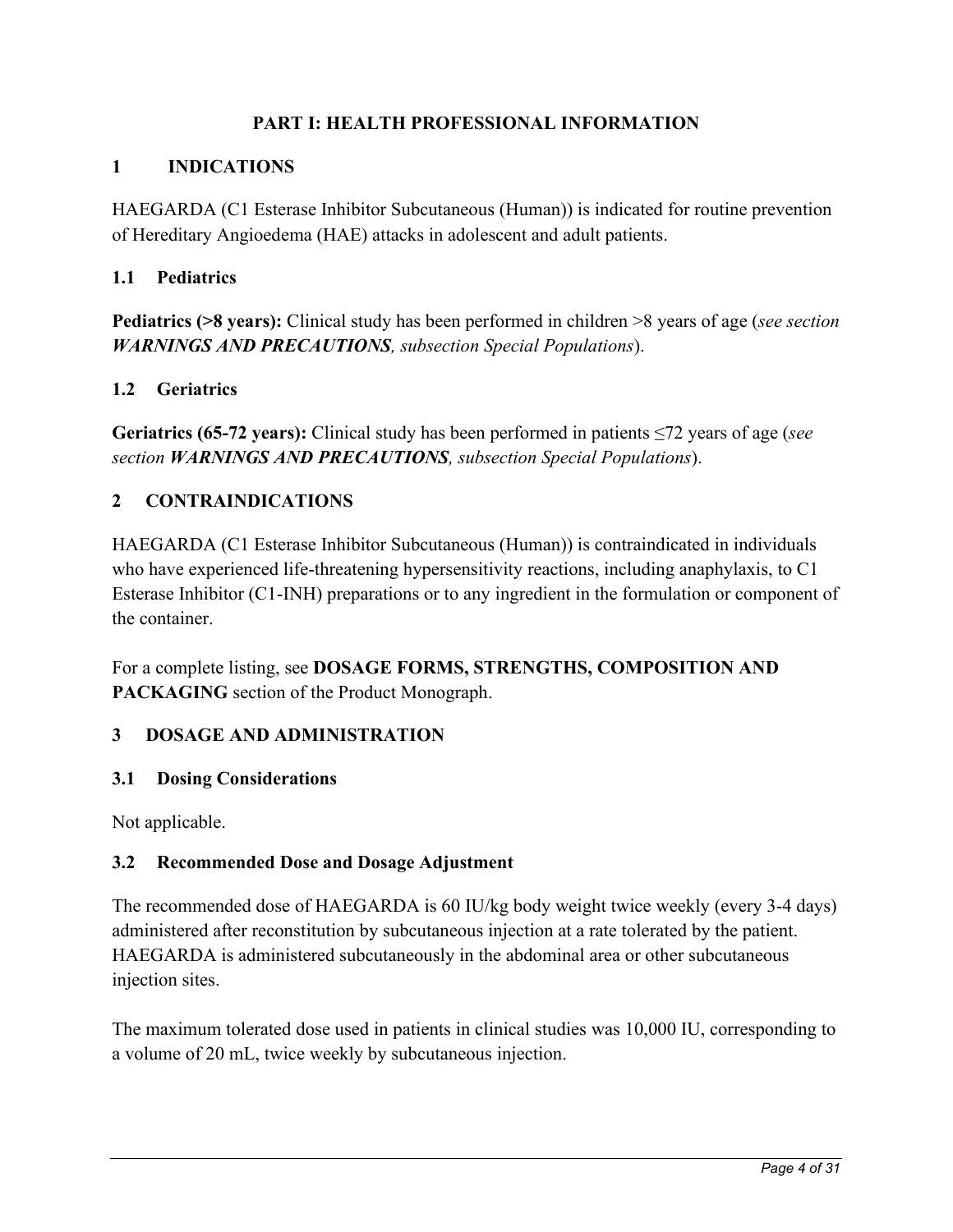# <span id="page-4-0"></span>**3.3 Administration**

HAEGARDA is intended for self-administration by subcutaneous injection only. The patient or caregiver should be trained on how to administer HAEGARDA as needed.

General Instructions:

- The reconstituted solution for HAEGARDA should be colourless and clear to slightly opalescent.
- Reconstitution is generally achieved within 5 minutes but may take as long as 10 minutes.
- After filtering/withdrawal (see below) reconstituted product should be inspected visually for particulate matter and discoloration prior to administration. Do not use solutions that have particles or deposits in them.
- Reconstitution and withdrawal must be carried out using aseptic techniques.
- In the absence of compatibility studies HAEGARDA must not be mixed with other medicinal products and diluents.
- Any unused medicinal product or waste material should be disposed of in accordance with local requirements.
- The suggested infusion site for the injection of HAEGARDA is the abdominal area, however other subcutaneous injection areas can be used. In the clinical trials, HAEGARDA was injected into a single site each administration and subsequent injection sites were rotated.
- The reconstituted preparation should be administered by subcutaneous injection at a rate tolerated by the patient.
- If the reconstituted product is not administered immediately, storage shall not exceed 8 hours at room temperature. The reconstituted product should only be stored in the vial.

### <span id="page-4-1"></span>**3.4 Reconstitution**

# **Follow the steps below and use aseptic technique to reconstitute and administer HAEGARDA:**

Use the Mix2Vial® filter transfer set, syringe and either the SC infusion set or the hypodermic needle provided with HAEGARDA (*see section [DOSAGE FORMS, STRENGTHS,](#page-8-2)  [COMPOSITION AND PACKAGING](#page-8-2)*).

HAEGARDA 2000 IU should be reconstituted with the provided 4 mL of Sterile Water for Injection (Diluent).

HAEGARDA 3000 IU should be reconstituted with the provided 5.6 mL of Sterile Water for Injection (Diluent).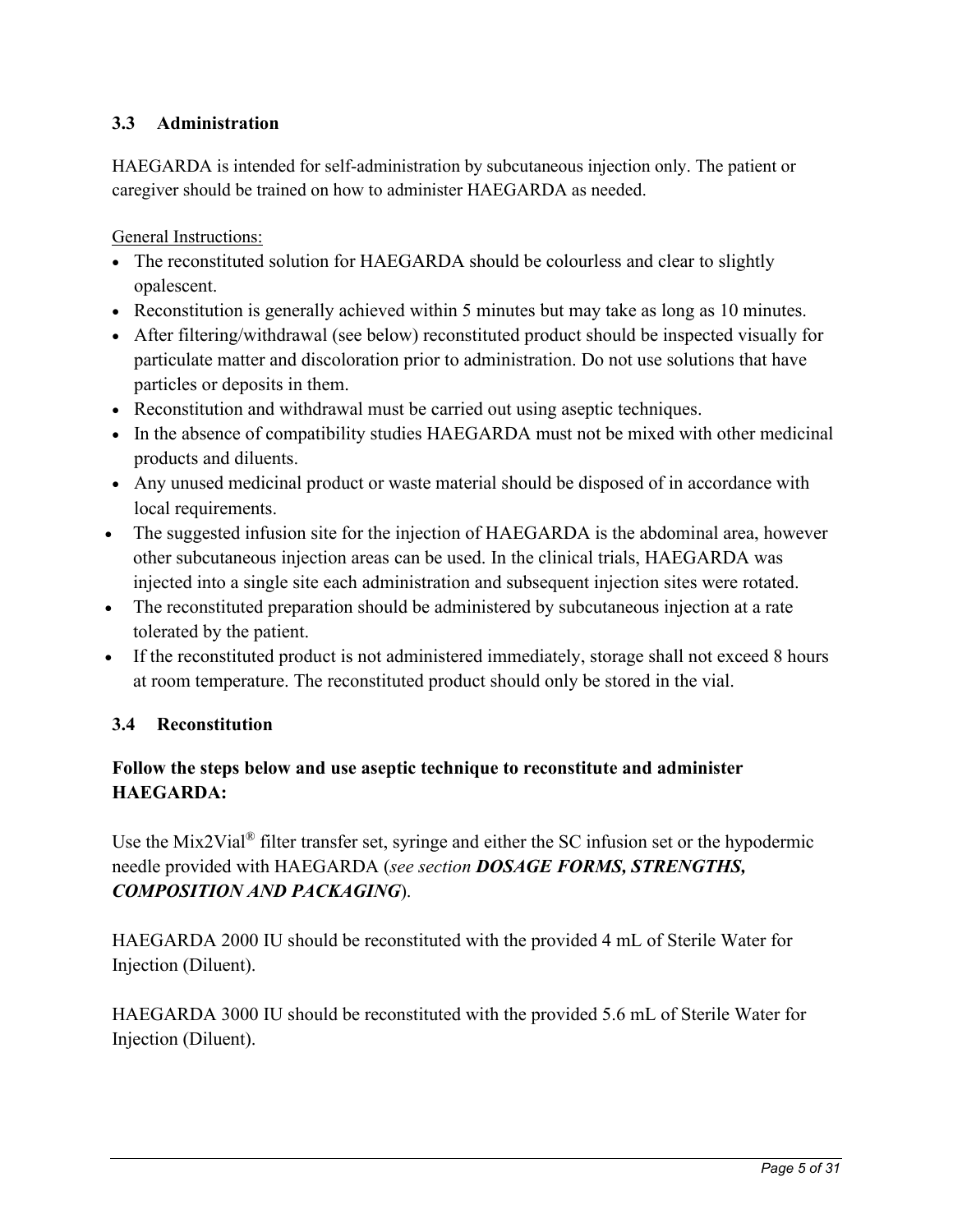| <b>Step 1: Assemble supplies</b> |                                                                                                                                                                     |  |  |
|----------------------------------|---------------------------------------------------------------------------------------------------------------------------------------------------------------------|--|--|
|                                  | HAEGARDA and diluent vials<br>(Ensure that the HAEGARDA and the diluent are at room temperature)                                                                    |  |  |
| $Mix2Vial^®$                     |                                                                                                                                                                     |  |  |
|                                  | SC infusion set or hypodermic needle                                                                                                                                |  |  |
|                                  |                                                                                                                                                                     |  |  |
| Sterile syringe                  |                                                                                                                                                                     |  |  |
| Alcohol or disinfectant wipes    |                                                                                                                                                                     |  |  |
| <b>Step 2: Clean surface</b>     |                                                                                                                                                                     |  |  |
|                                  | Thoroughly clean a table or other flat surface using alcohol or disinfectant wipes.                                                                                 |  |  |
| <b>Step 3: Wash hands</b>        |                                                                                                                                                                     |  |  |
|                                  | Thoroughly wash and dry your hands.                                                                                                                                 |  |  |
| <b>Reconstitution:</b>           |                                                                                                                                                                     |  |  |
| <b>Step 4: Clean Stoppers</b>    |                                                                                                                                                                     |  |  |
|                                  | Remove the flip caps from both vials (HAEGARDA and diluent). Wipe rubber stoppers with an                                                                           |  |  |
|                                  | antiseptic wipe and allow the rubber stopper to dry.                                                                                                                |  |  |
| E                                | Step 5: Open the Mix2Vial <sup>®</sup> package by peeling off the lid. Do not remove the                                                                            |  |  |
|                                  | $Mix2Vial®$ from the blister package!                                                                                                                               |  |  |
|                                  |                                                                                                                                                                     |  |  |
|                                  | Step 6: Place the diluent vial on an even, clean surface and hold the vial tight.<br>Take the Mix2Vial® together with the blister package and push the spike of the |  |  |
|                                  | blue adapter end straight down through the diluent vial stopper.                                                                                                    |  |  |
|                                  |                                                                                                                                                                     |  |  |
|                                  |                                                                                                                                                                     |  |  |
|                                  |                                                                                                                                                                     |  |  |
|                                  |                                                                                                                                                                     |  |  |
|                                  | Step 7: Carefully remove the blister package from the Mix2Vial® set by                                                                                              |  |  |
|                                  | holding at the rim, and pulling vertically upwards. Make sure that you only pull                                                                                    |  |  |
|                                  | away the blister package and not the Mix2Vial® set.                                                                                                                 |  |  |
|                                  |                                                                                                                                                                     |  |  |
|                                  |                                                                                                                                                                     |  |  |
|                                  |                                                                                                                                                                     |  |  |
|                                  |                                                                                                                                                                     |  |  |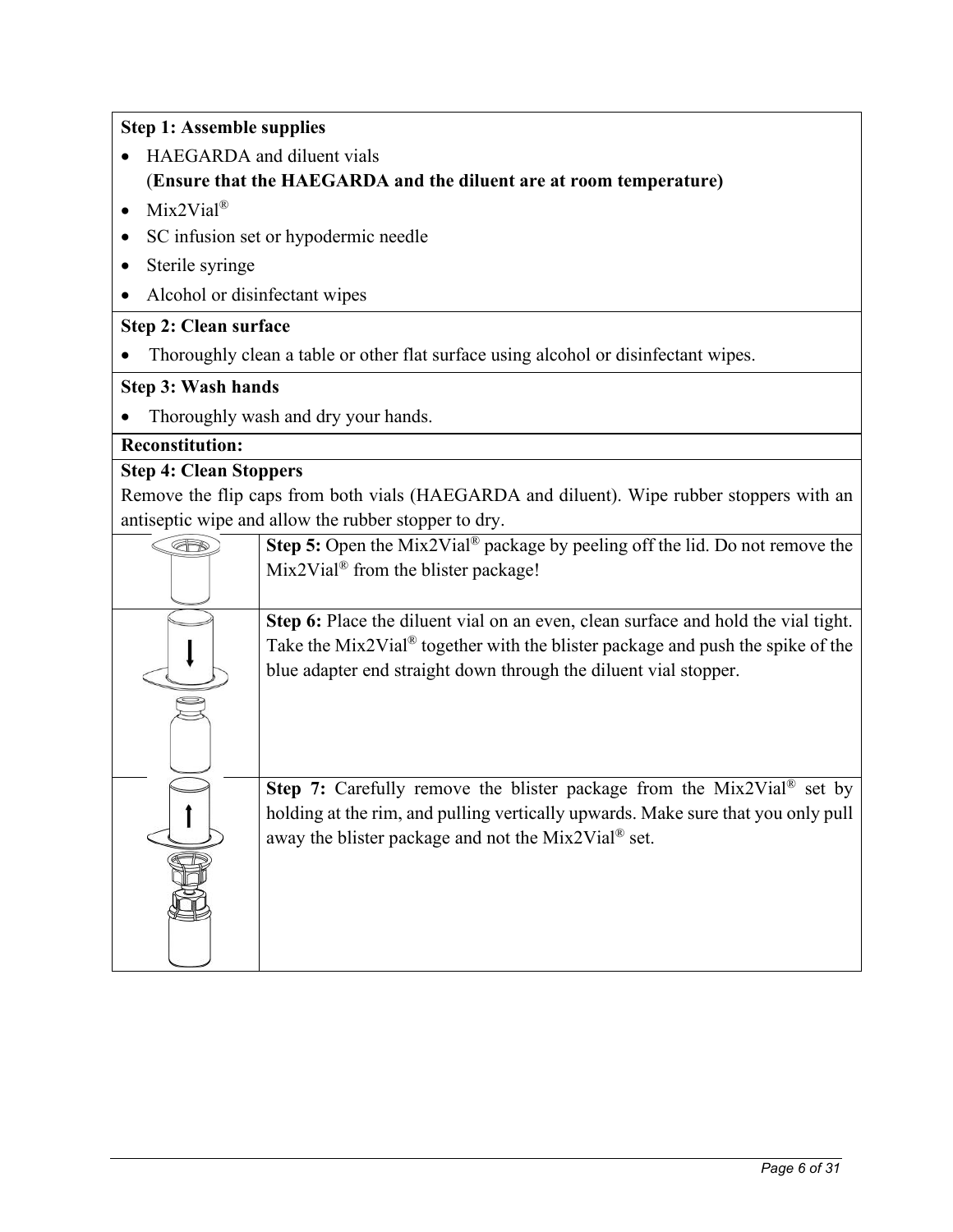| <b>Step 8:</b> Place the HAEGARDA vial on an even and firm surface. Invert the         |
|----------------------------------------------------------------------------------------|
| diluent vial with the Mix2Vial <sup>®</sup> set attached and push the spike of the     |
| transparent adapter end straight down through the HAEGARDA vial stopper.               |
| The diluent will automatically flow into the HAEGARDA vial.                            |
|                                                                                        |
|                                                                                        |
|                                                                                        |
|                                                                                        |
| Step 9: With the diluent and HAEGARDA vial still attached to the Mix2Vial®             |
| transfer set, gently swirl the HAEGARDA vial to ensure that the powder is fully        |
| dissolved. (Generally, within 5 minutes but may take as long as 10 minutes.)           |
| Do not shake the vial.                                                                 |
|                                                                                        |
|                                                                                        |
|                                                                                        |
| Step 10: With one hand grasp the HAEGARDA-side of the Mix2Vial® set and                |
| with the other hand grasp the diluent-side and unscrew the set carefully counter-      |
| clockwise into two pieces. Discard the diluent vial with the blue $Mix2ViaI^{\otimes}$ |
| adapter attached.                                                                      |
|                                                                                        |
|                                                                                        |
| Step 11: Draw air into an empty, sterile syringe. While the HAEGARDA vial              |
| is upright, connect the syringe to the Mix2Vial®'s Luer Lock fitting by screwing       |
| clockwise. Inject air into the HAEGARDA vial.                                          |
|                                                                                        |
|                                                                                        |
|                                                                                        |
|                                                                                        |
|                                                                                        |
|                                                                                        |
|                                                                                        |
| Step 12: While keeping the syringe plunger pressed, turn the system upside             |
| down and draw the solution into the syringe by pulling the plunger back slowly.        |
|                                                                                        |
|                                                                                        |
|                                                                                        |
|                                                                                        |
|                                                                                        |
|                                                                                        |
|                                                                                        |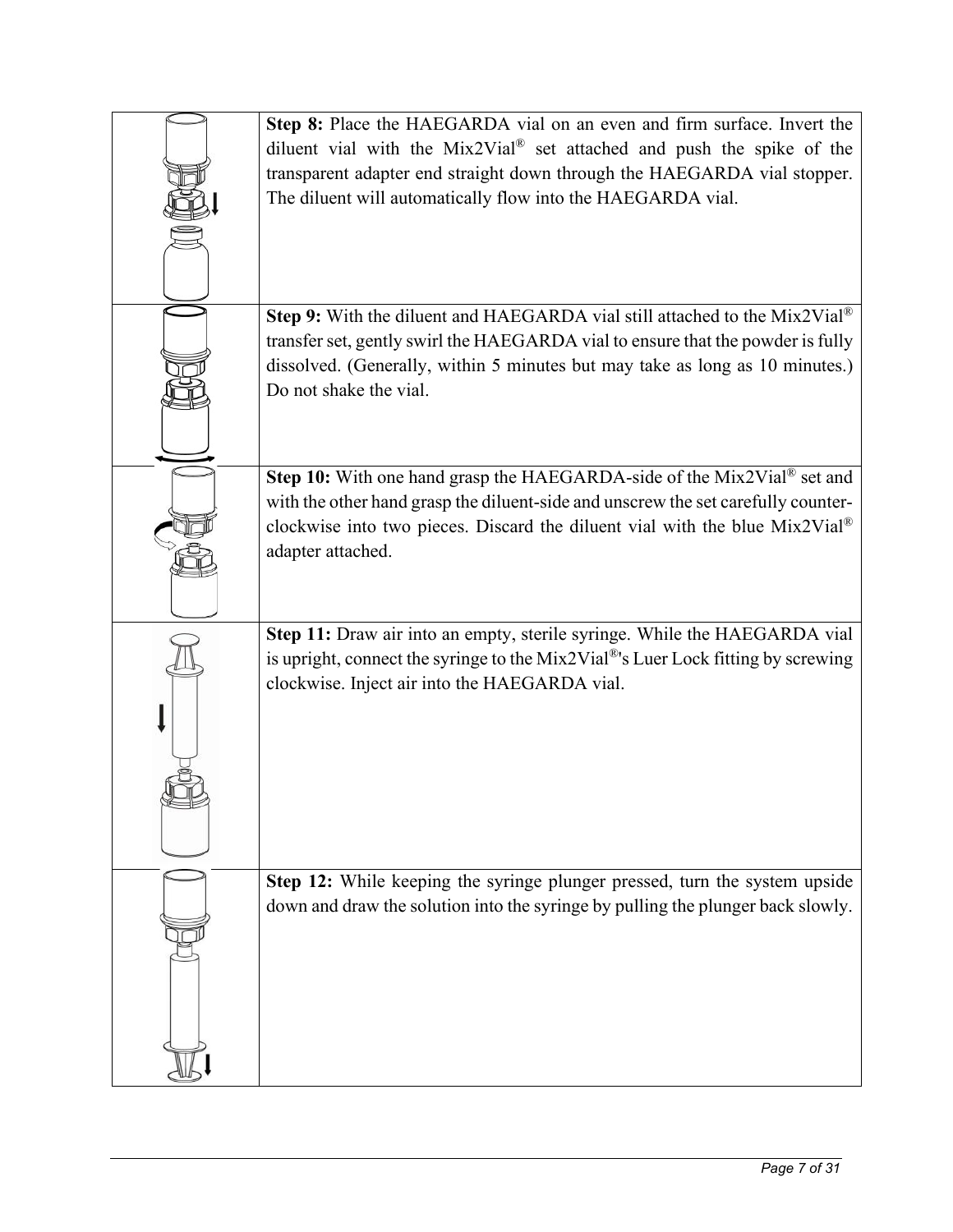

**Step 13:** Now that the solution has been transferred into the syringe, firmly hold on to the barrel of the syringe (keeping the syringe plunger facing down) and disconnect the transparent  $Mix2Vial^{\circledR}$  adapter from the syringe by unscrewing counter-clockwise. The reconstituted solution should be colorless, clear and free from visible particles. Do not use if particulate matter or discoloration is observed.

### **Administration:**

#### **Step 14: Prepare injection site**

- Select an area on the abdomen (stomach; Figure 1) or another subcutaneous area for the injection as discussed with a health professional.
- Use a different place from last injection.
- New injection sites should be at least 5 centimeters (2) inches) away from the place where injection was given previously.
- Never give injection in areas where the skin is itchy, swollen, painful, bruised, or red.
- Avoid giving injections in places with scars or stretch marks.
- Clean the skin at the injection site with an alcohol swab and let the skin dry (Figure 2).

# **Step 15: Injection in the abdominal area or other subcutaneous injection area**

As instructed by a health professional:

• Attach a hypodermic needle or SC infusion set. Prime the needle or tubing as required and instructed.

Injection with Hypodermic Needle:

• Insert the needle into the fold of skin (Figure 3).

Injection by SC Infusion Set:

• Insert the needle into the fold of skin (Figure 4).



Figure 1

Figure 2

Figure 3

Figure 4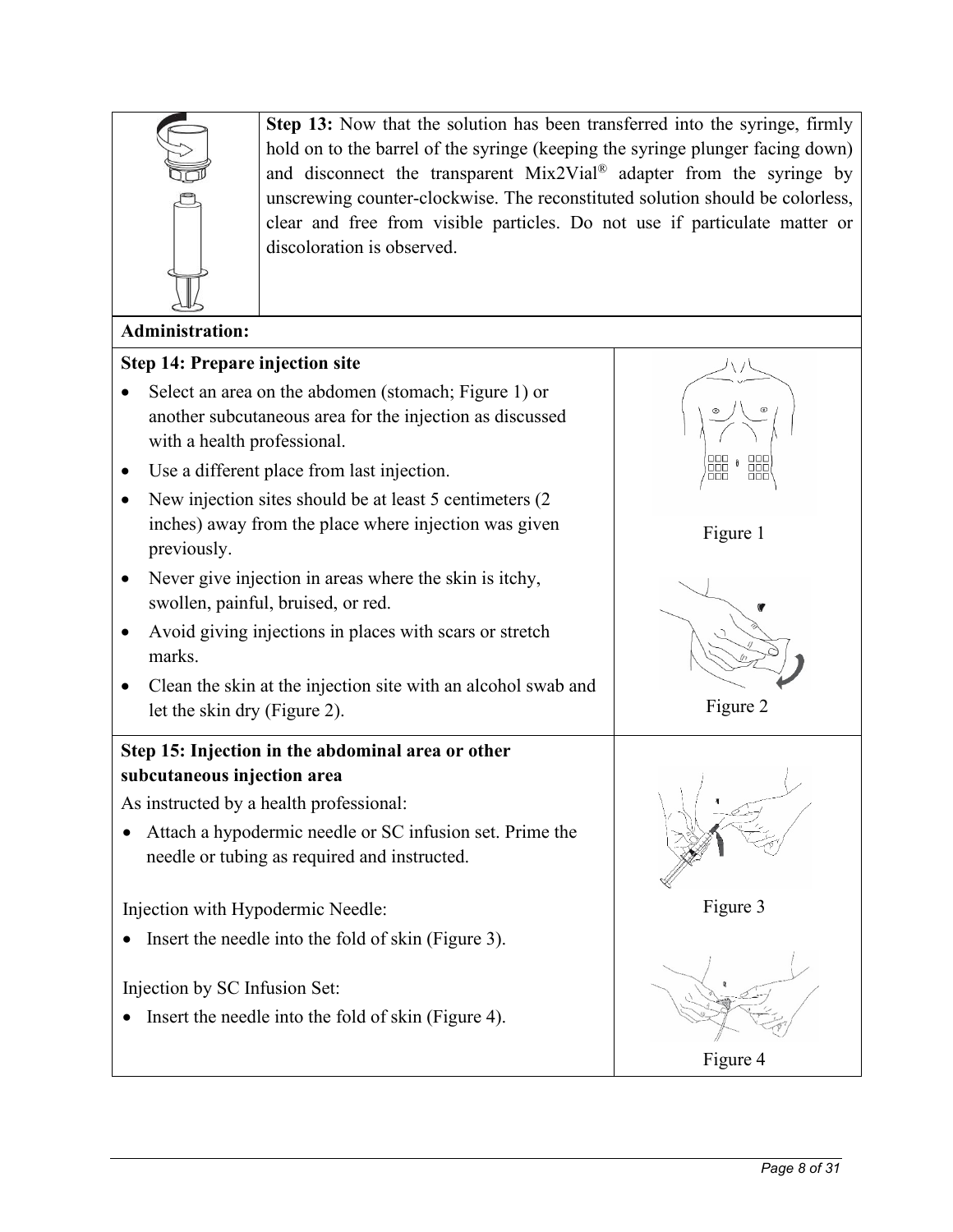# **Step 16: Clean up**

- After injecting the entire amount of HAEGARDA, remove the needle.
- Any unused medicinal product or waste material should be disposed of in accordance with local requirements.

# **Step 17: Record treatment**

Record the lot number from the HAEGARDA vial label in the patient's treatment diary or log book with the date and time of infusion every time HAEGARDA is used**.**

# <span id="page-8-0"></span>**3.5 Missed Dose**

Proceed with the next dose immediately and continue at regular intervals. Do not take a double dose to make up for a missed dose.

# <span id="page-8-1"></span>**4 OVERDOSAGE**

No case of overdose has been reported. Doses corresponding to up to 117 IU/kg SC have been administered twice weekly in a fixed-dose clinical study and were well tolerated.

For management of a suspected drug overdose, contact your regional poison control centre.

# <span id="page-8-2"></span>**5 DOSAGE FORMS, STRENGTHS, COMPOSITION AND PACKAGING**

To help ensure the traceability of biologic products, including biosimilars, health professionals should recognise the importance of recording both the brand name and the non-proprietary (active ingredient) name as well as other product-specific identifiers such as the Drug Identification Number (DIN) and the batch/lot number of the product supplied.

| Route of<br>Administration | Dosage Form /<br><b>Strength / Composition</b>                                                              | <b>Nonmedicinal Ingredients</b>          |
|----------------------------|-------------------------------------------------------------------------------------------------------------|------------------------------------------|
| Subcutaneous (SC)          | Lyophilized powder for<br>reconstitution and<br>injection;<br>$2000$ IU <sup>1</sup> /vial,<br>3000 IU/vial | Glycine, sodium chloride, sodium citrate |

**Table 1 – Dosage Forms, Strengths, Composition and Packaging**

<span id="page-8-3"></span><sup>&</sup>lt;sup>1</sup> The potency of C1-INH is expressed in International Units (IU), which is related to the current World Health Organization (WHO) standard for C1-INH products.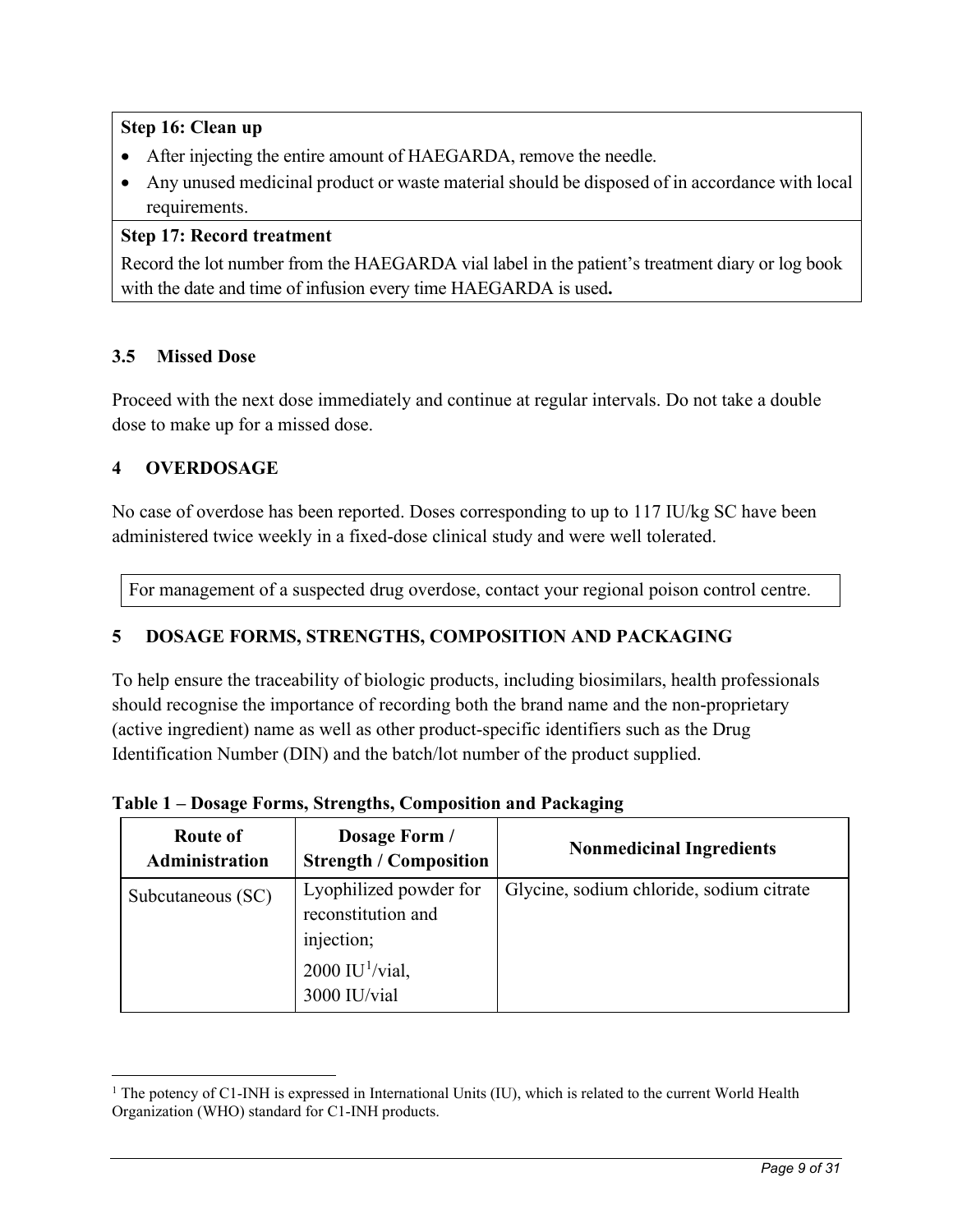HAEGARDA is supplied as a white lyophilized powder in the following two formats:

- 2000 IU; which contains 2000 IU of C1-INH per injection vial accompanied with 4 mL of Sterile Water for Injection for reconstitution. After reconstitution, the concentration is 500 IU/mL.
- 3000 IU; which contains 3000 IU of C1-INH per injection vial accompanied with 5.6 mL of Sterile Water for Injection for reconstitution. After reconstitution, the concentration is 500 IU/mL.

The potency of C1-INH is expressed in International Units (IU), which is related to the current WHO Standard for C1-INH products.

Each vial of reconstituted HAEGARDA contains 500 IU/mL of C1-INH, 65 mg total protein, 10 mg glycine, 8.5 mg sodium chloride and 2.5 mg sodium citrate.

Excipients with known effect:

• Sodium up to 486 mg (approximately 21 mmol) per 100 mL solution.

The product package includes:

- 1 vial with HAEGARDA powder
- 1 vial of diluent (Sterile Water for Injection)
- 1 Mix2Vial<sup>®</sup> transfer device for reconstitution
- 1 inner carton

The inner carton contains:

- 1 syringe (10 mL) for withdrawal
- 1 SC infusion set
- 1 hypodermic needle

The components used in the packaging for HAEGARDA are latex-free.

### <span id="page-9-0"></span>**6 DESCRIPTION**

HAEGARDA is a human plasma derived, purified, pasteurized, nanofiltered, lyophilized concentrate of C1-INH to be reconstituted for subcutaneous (SC) administration. HAEGARDA is prepared from large pools of human plasma.

The manufacturing process for HAEGARDA includes multiple steps that reduce the risk of virus transmission. The virus inactivation/reduction capacity consists of three steps:

- Pasteurization in aqueous solution at 60°C for 10 hours
- Hydrophobic interaction chromatography
- Virus filtration (also called nanofiltration) by two filters, 20 nm and 15 nm, in series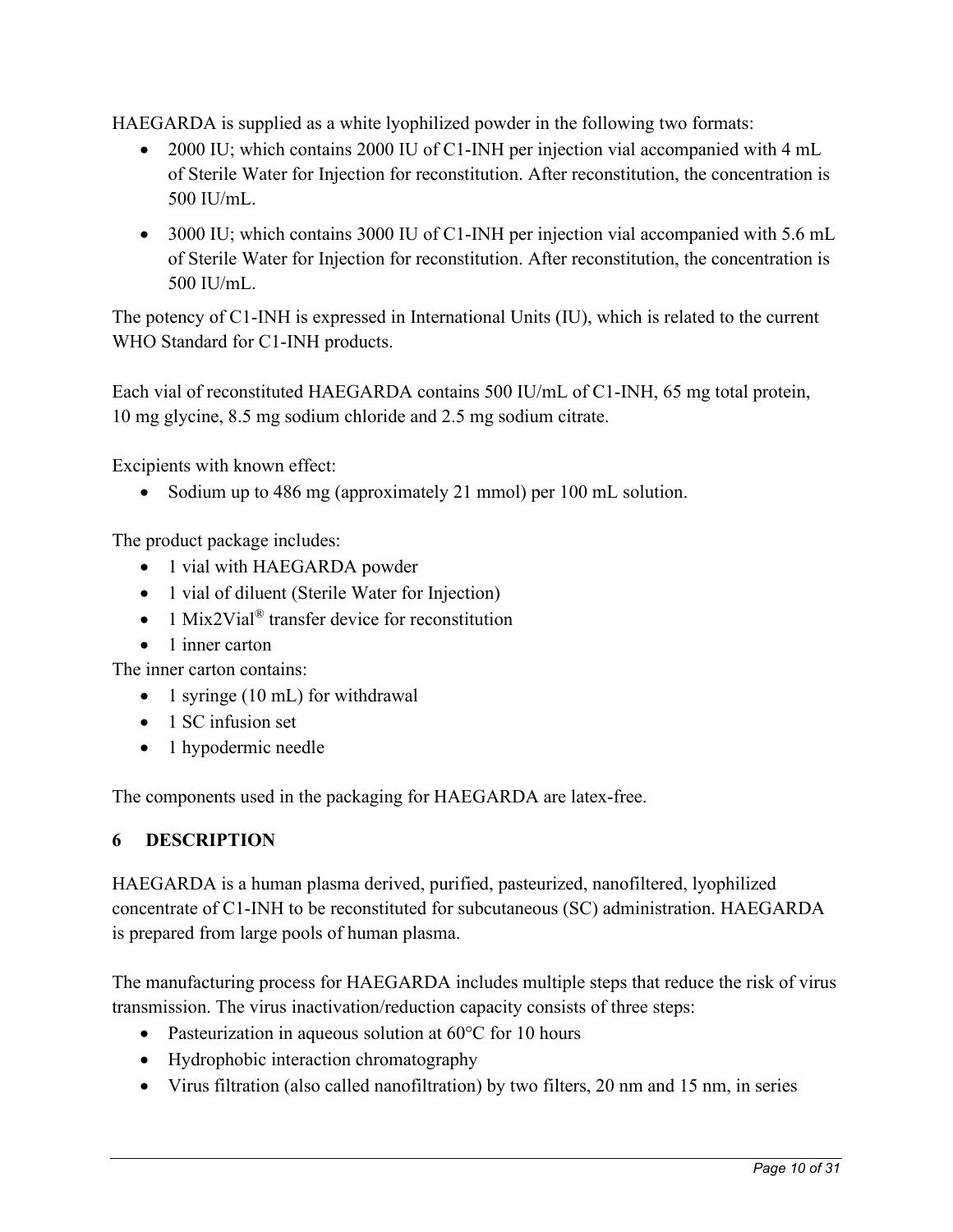# <span id="page-10-0"></span>**7 WARNINGS AND PRECAUTIONS**

#### **General**

HAEGARDA should not be used to treat an acute HAE attack. In case of an acute HAE attack, individualized treatment should be initiated.

Standard measures to prevent infections resulting from the use of medicinal products prepared from human blood or plasma include selection of donors, screening of individual donations and plasma pools for specific markers of infection and the inclusion of effective manufacturing steps for the inactivation/ removal of viruses. Despite this, when medicinal products prepared from human blood or plasma are administered, the possibility of transmitting infective agents cannot be totally excluded. Products made from human plasma may contain infectious agents such as viruses and, theoretically, the agent responsible for the Creutzfeldt-Jakob disease (CJD). This also applies to unknown or emerging viruses and other pathogens.

The measures taken are considered effective for enveloped viruses such as human immunodeficiency virus (HIV), hepatitis B virus (HBV), hepatitis C virus (HCV) and for the non-enveloped viruses HAV and parvovirus B19.

Appropriate vaccination (hepatitis A and B) should be generally considered for patients in regular/repeated receipt of human plasma-derived products.

It is strongly recommended that every time HAEGARDA is administered to a patient, the name and batch number of the product are recorded in order to maintain a link between the patient and the batch of the product.

All infections thought by a physician possibly to have been transmitted by this product should be reported by the physician or other health professional to CSL Behring at 1-866-773-7721. The physician should discuss the risks and benefits of this product with the patient.

### **Cardiovascular**

Thrombosis has occurred in treatment attempts with high doses of C1-INH intravenous (IV) for prophylaxis or therapy of capillary leak syndrome before, during or after cardiac surgery under extracorporeal circulation (unlicensed indication and dose). At the recommended SC doses, a causal relationship between TEEs and the use of C1-INH concentrate has not been established.

#### **Driving and Operating Machinery**

HAEGARDA has no or negligible influence on the ability to drive and use machines.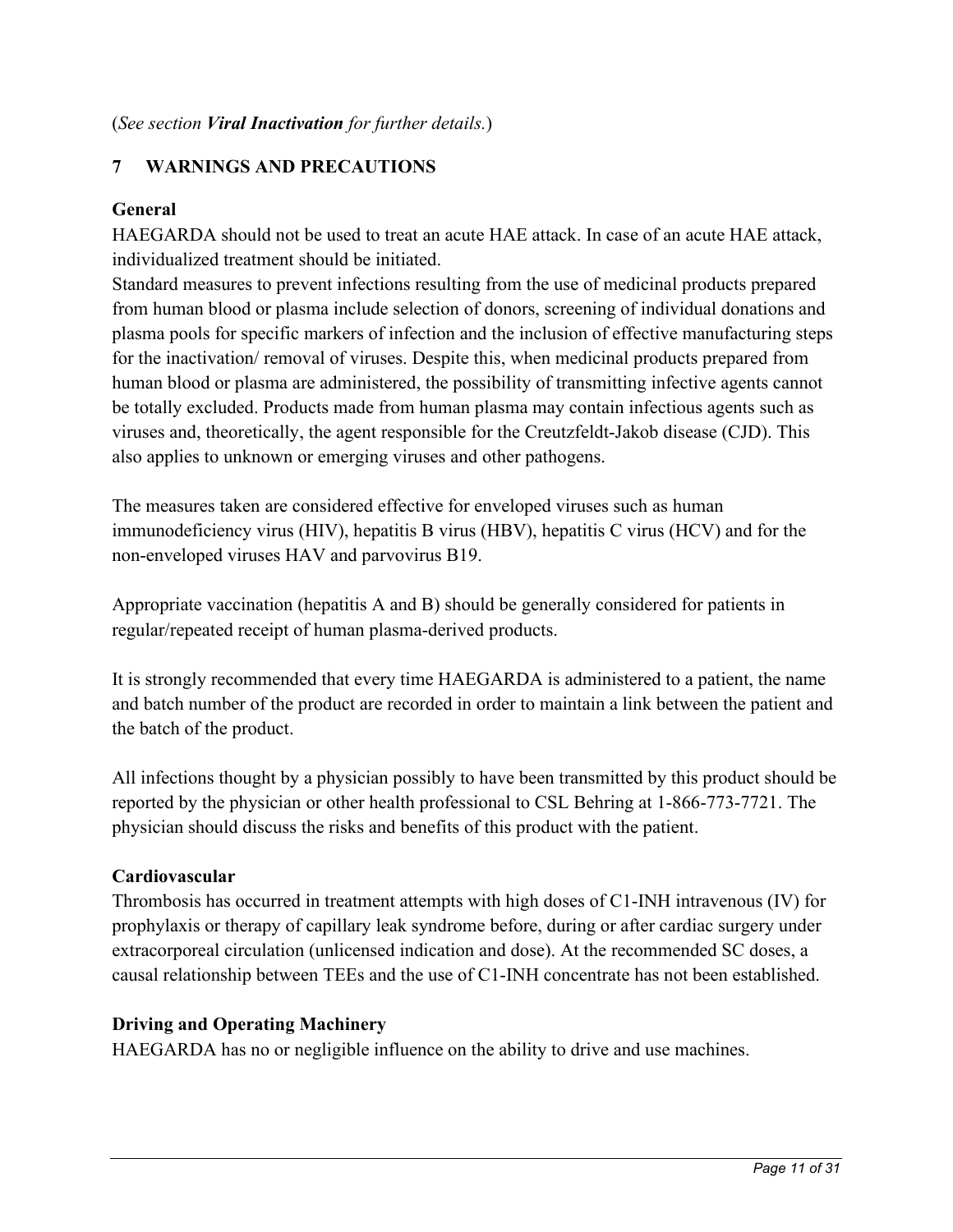# **Sensitivity/Resistance**

If severe allergic reactions occur, the administration of HAEGARDA must be stopped immediately (e.g. discontinue injection) and appropriate medical care must be initiated.

# <span id="page-11-0"></span>**7.1 Special Populations**

# <span id="page-11-1"></span>**7.1.1 Pregnant Women**

There are limited data that suggest no increased risk from the use of general C1-INH products in pregnant women. C1-INH is a physiological component of human plasma. No studies on reproduction and developmental toxicity have been performed with HAEGARDA in animals. No adverse effects on fertility, pre- and postnatal development are expected in humans.

In a retrospective case collection study, 22 pregnant women with type I HAE and ranging in age from 20 to 38 years received C1-INH doses of 500 or 1000 IU per intravenous (IV) administration for the treatment of acute attacks before, during, and/or after pregnancy (total of 35 pregnancies). No adverse events were associated with C1-INH treatment before, during, or after pregnancy<sup>[2](#page-11-3)</sup>.

<span id="page-11-5"></span>In an observational registry (overall 318 subjects) data were collected on 11 pregnancies in 10 subjects (16 to 40 years old) receiving up to 3000 IU C1-INH (IV administration) to treat or prevent HAE attacks. No adverse events were associated with C1-INH treatment<sup>[3](#page-11-4)</sup>.

In an open-label extension study (Study 3002), 4 pregnant women with type I HAE and ranging in age from 19 to 32 years received C1-INH (subcutaneous (SC) administration). Patients received 40 or 60 IU/kg per SC administration for  $4 - 8$  weeks  $(9 - 15$  doses) during the first trimester. All four women delivered healthy babies.

# <span id="page-11-2"></span>**7.1.2 Breast-feeding**

There is no information regarding the excretion of HAEGARDA in human milk, the effect on the breastfed infant, or the effects on milk production. It is unknown whether C1 inhibitor is present in human milk. The developmental and health benefits of breastfeeding should be considered along with the mother's clinical need for HAEGARDA and any potential adverse effects on the breastfed infant from HAEGARDA or from the underlying maternal condition. HAEGARDA should be given to a nursing mother only if clearly needed.

<span id="page-11-3"></span><sup>2</sup> Martinez Saguer I, Rusicke E, Aygören Pürsün E, Heller C, Klingebiel T, Kreuz W. Characterization of acute hereditary angioedema attacks during pregnancy and breast-feeding and their treatment with C1 inhibitor concentrate. Am J Obstet Gynecol. 2010 Aug;203(2):131.e1-7

<span id="page-11-4"></span><sup>3</sup> Fox J, Vegh AB, Martinez-Saguer I, Wuillemin WA, Edelman J, Williams-Herman D, Rojavin M, Rosenberg T. Safety of a C1-inhibitor concentrate in pregnant women with hereditary angioedema. Allergy Asthma Proc. 2017 May 1;38(3):216-221.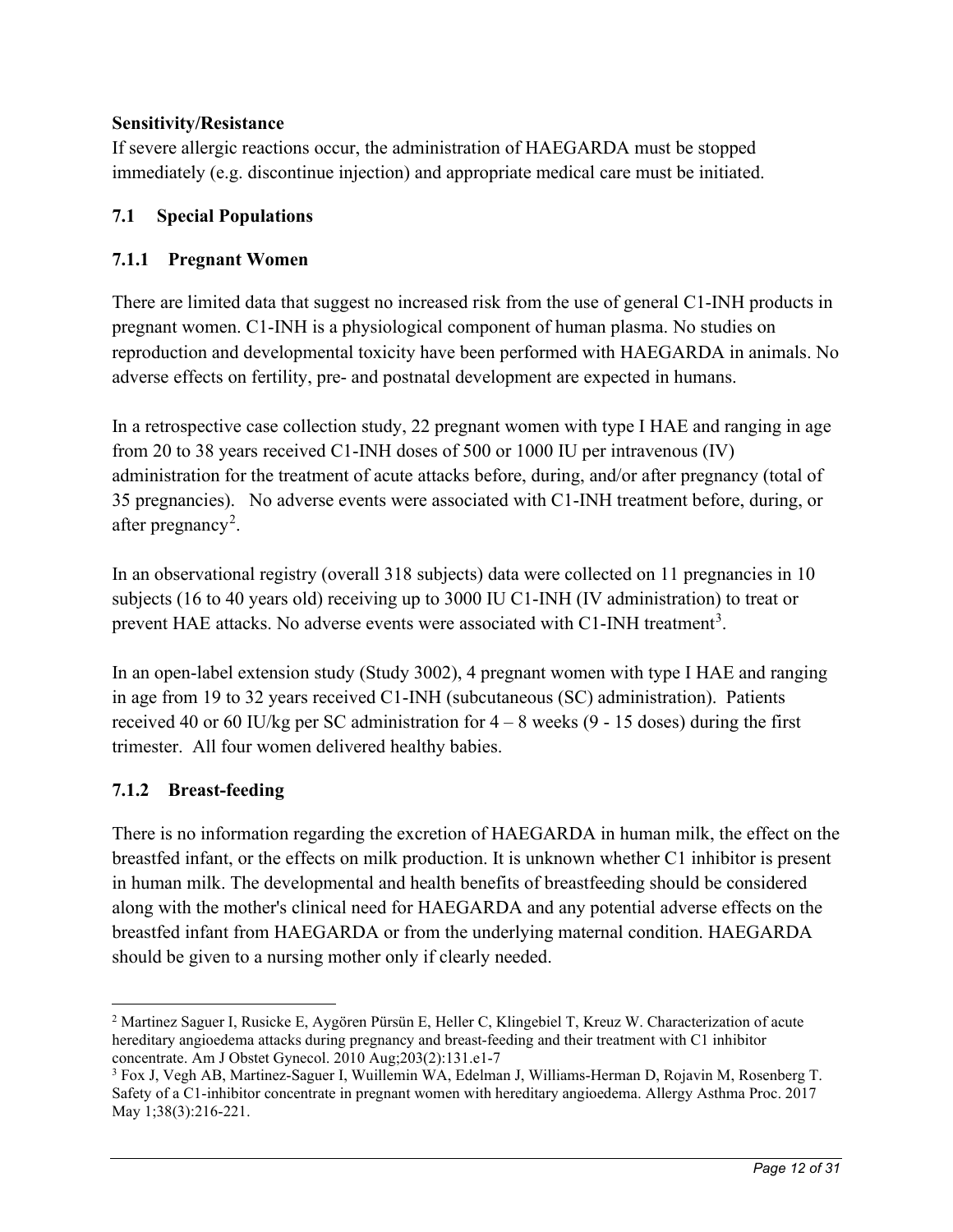In a retrospective case collection study<sup>2</sup>, breastfeeding was documented for neonates from 21 of 35 births with a median duration of 4.8 months (ranging from 1 to 34 months). Mothers were treated postpartum with C1-INH doses up to 1000 IU per IV administration for the treatment of acute HAE attacks. No adverse events to the mothers were associated with C1-INH treatment after pregnancy. No information regarding the effect on the breastfed infant was reported.

# <span id="page-12-0"></span>**7.1.3 Pediatrics**

**Pediatrics (<18 years):** The safety and effectiveness of HAEGARDA were evaluated in a subgroup of eleven pediatric patients 8 to <17 years of age in both a randomized, double-blind, placebo-controlled, crossover, routine prophylaxis trial (Study 3001) and Study 3002. Results of subgroup analysis by age were consistent with overall study results (*see section [CLINICAL](#page-18-0)  [TRIALS](#page-18-0)*).

# <span id="page-12-1"></span>**7.1.4 Geriatrics**

The safety and effectiveness of HAEGARDA were evaluated in a subgroup of ten geriatric patients 65 to 72 years of age in both Study 3001 and Study 3002. Results of subgroup analysis by age were consistent with overall study results (*see section [CLINICAL TRIALS](#page-18-0)*).

# <span id="page-12-2"></span>**8 ADVERSE REACTIONS**

# <span id="page-12-3"></span>**8.1 Adverse Reaction Overview**

Adverse reactions occurring in more than 4% of subjects treated with HAEGARDA were: injection site reaction, hypersensitivity, nasopharyngitis and dizziness.

# <span id="page-12-4"></span>**8.2 Clinical Trial Adverse Reactions**

Because clinical trials are conducted under very specific conditions, the adverse reaction rates observed in the clinical trials may not reflect the rates observed in practice and should not be compared to the rates in the clinical trials of another drug. Adverse reaction information from clinical trials is useful for identifying drug-related adverse events and for approximating rates.

Of the 90 subjects randomized in Study 3001 (*see section* **[CLINICAL TRIALS](#page-18-0)**), 86 subjects received at least 1 dose of HAEGARDA and 86 subjects received at least 1 dose of placebo (**[Table 2](#page-13-2)**). A total of 5081 injections of HAEGARDA and placebo were administered over a range of 3 to 19 weeks (median of 16.6 weeks for HAEGARDA; median of 16.3 weeks for placebo).

Eligible patients were also able to participate in Study 3002 for up to 140 weeks ( $n=126$ ) randomized, 110 completed the study at week 53, and around 45 subjects completed the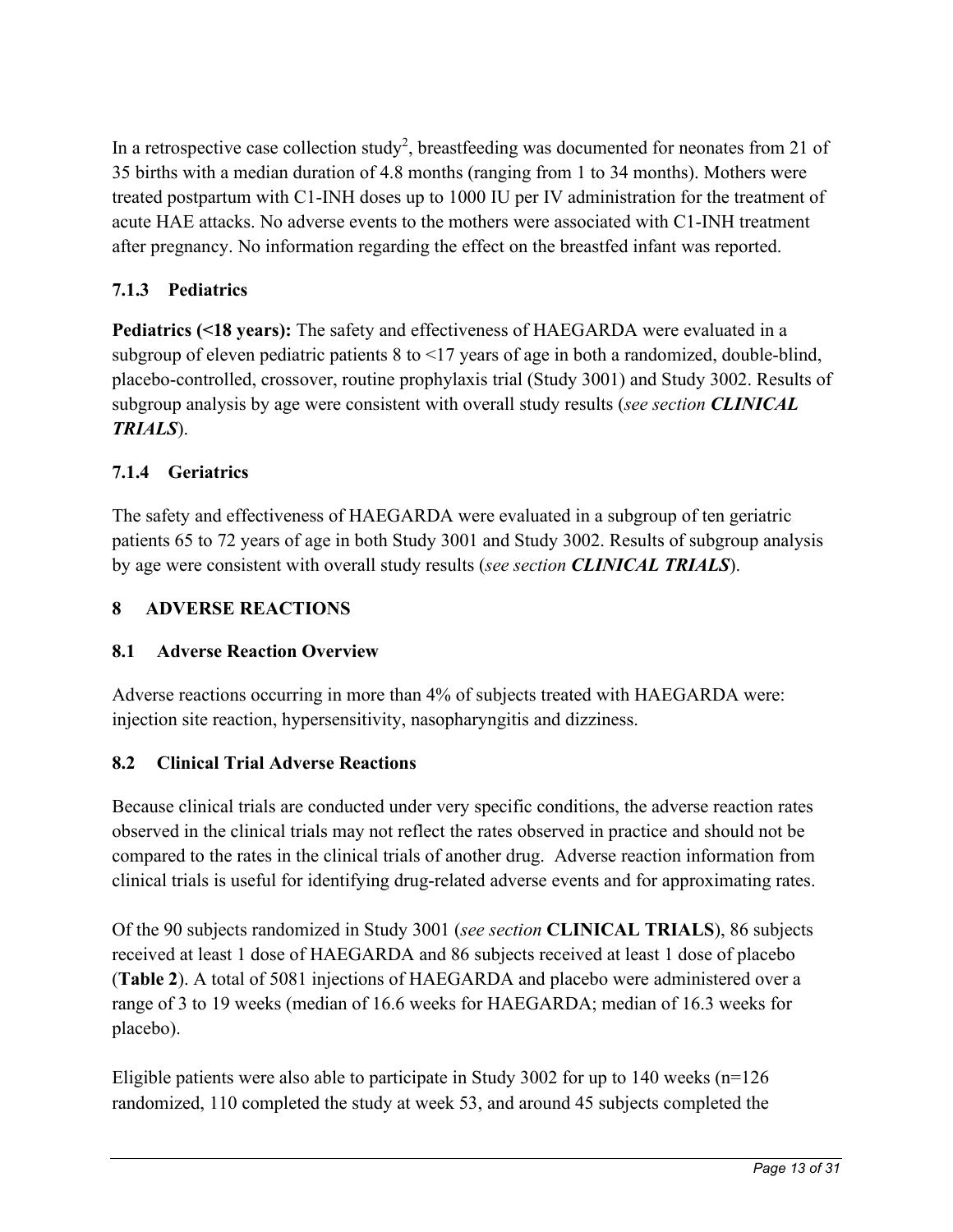Extension Period of 88 weeks).

|                                                                                    |                                         | <b>HAEGARDA</b>      |                         |                      |                            |
|------------------------------------------------------------------------------------|-----------------------------------------|----------------------|-------------------------|----------------------|----------------------------|
| <b>MedDRA</b> System                                                               |                                         | 60 IU/kg<br>$(N=43)$ | $40$ IU/kg<br>$(N=43)$  | Overall*<br>$(N=86)$ | <b>Placebo</b><br>$(N=86)$ |
| <b>Organ Class</b>                                                                 | <b>Adverse Reaction</b>                 | $n$ (%)              | $n$ (%)                 | n(%)                 | $n$ (%)                    |
| <b>General Disorders</b><br>and<br><b>Administration</b><br><b>Site Conditions</b> | Injection Site<br>Reaction <sup>†</sup> | 15<br>(34.9)         | 12<br>(27.9)            | 27<br>(31.4)         | 21<br>(24.4)               |
| <b>Immune System</b><br><b>Disorders</b>                                           | Hypersensitivity <sup>‡</sup>           | 3<br>(7.0)           | $\overline{2}$<br>(4.7) | 5<br>(5.8)           | (1.2)                      |
| <b>Infections and</b><br><b>Infestations</b>                                       | Nasopharyngitis                         | 8<br>(18.6)          | (2.3)                   | 9<br>(10.5)          | 6<br>(7.0)                 |
| <b>Nervous System</b><br><b>Disorders</b>                                          | <b>Dizziness</b>                        | $\Omega$<br>(0.0)    | $\overline{4}$<br>(9.3) | 4<br>(4.7)           | (1.2)                      |

<span id="page-13-2"></span>**Table 1: Adverse Reactions in >4% of Subjects Treated with HAEGARDA**

N = number of subjects receiving the treatment; n = number of subjects experiencing  $\geq 1$  event.

\* Includes subjects who were treated with 40 IU/kg or 60 IU/kg HAEGARDA.

† Includes the MedDRA Preferred Terms: Injection site bruising, Injection site coldness, Injection site discharge, Injection site erythema, Injection site hematoma, Injection site hemorrhage, Injection site induration, Injection site edema, Injection site pain, Injection site pruritus, Injection site rash, Injection site reaction, Injection site scar, Injection site swelling, Injection site urticaria, Injection site warmth.

‡ Includes the MedDRA Preferred Terms: Hypersensitivity, Pruritus, Rash, and Urticaria.

Of the injection site reactions occurring after treatment with HAEGARDA, 95.0% were of mild intensity and 82.5% resolved within 1 day after onset.

Overall, safety data from Study 3002, consisting of 64 roll-over patients from Study 3001 and 62 non-rollover patients, was consistent with the safety data from Study 3001.

# <span id="page-13-0"></span>**8.3 Less Common Clinical Trial Adverse Reactions**

Not applicable.

# <span id="page-13-1"></span>**8.4 Abnormal Laboratory Findings: Hematologic, Clinical Chemistry and Other Quantitative Data**

Not applicable.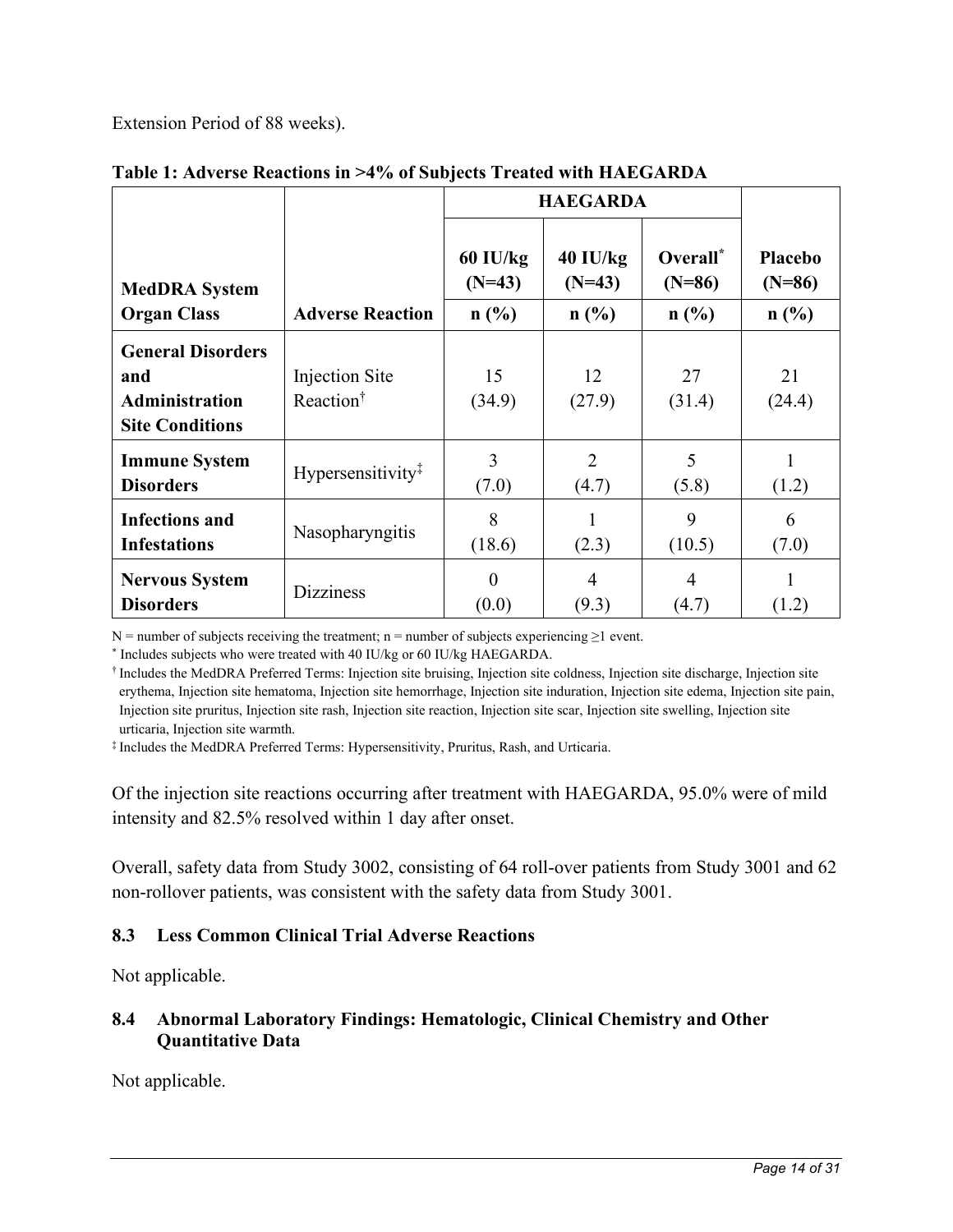# <span id="page-14-0"></span>**8.5 Clinical Trial Adverse Reactions (Pediatrics)**

Not applicable.

### <span id="page-14-1"></span>**8.6 Post-Market Adverse Reactions**

Not applicable.

# <span id="page-14-2"></span>**9 DRUG INTERACTIONS**

#### <span id="page-14-3"></span>**9.1 Overview**

No drug interaction studies have been conducted with HAEGARDA.

#### <span id="page-14-4"></span>**9.2 Drug-Drug Interactions**

<span id="page-14-5"></span>Interactions with other drugs have not been established.

#### **9.3 Drug-Food Interactions**

<span id="page-14-6"></span>Interactions with food have not been established.

#### **9.4 Drug-Herb Interactions**

Interactions with herbal products have not been established.

### <span id="page-14-7"></span>**9.5 Drug-Laboratory Test Interactions**

<span id="page-14-8"></span>Interactions with laboratory tests have not been established.

### **10 ACTION AND CLINICAL PHARMACOLOGY**

### <span id="page-14-9"></span>**10.1 Mechanism of Action**

C1-INH is a normal constituent of human plasma and belongs to the group of serine protease inhibitors (serpins) that includes antithrombin III, alpha1-protease inhibitor, alpha2-antiplasmin, and heparin cofactor II. As with the other inhibitors in this group, C1-INH has an important inhibiting potential on several of the major cascade systems of the human body including the complement, fibrinolytic and coagulation systems. Regulation of these systems is performed through the formation of complexes between the protease and the inhibitor, resulting in inactivation of both and consumption of the C1-INH.

C1-INH, which is usually activated during the inflammatory process, inactivates its substrate by covalently binding to the reactive site. C1-INH is the only known inhibitor for the C1r and C1s subcomponents of complement component 1 (C1), coagulation factor XIIa, and plasma kallikrein. Additionally, C1-INH is the main inhibitor for coagulation factor XIa of the intrinsic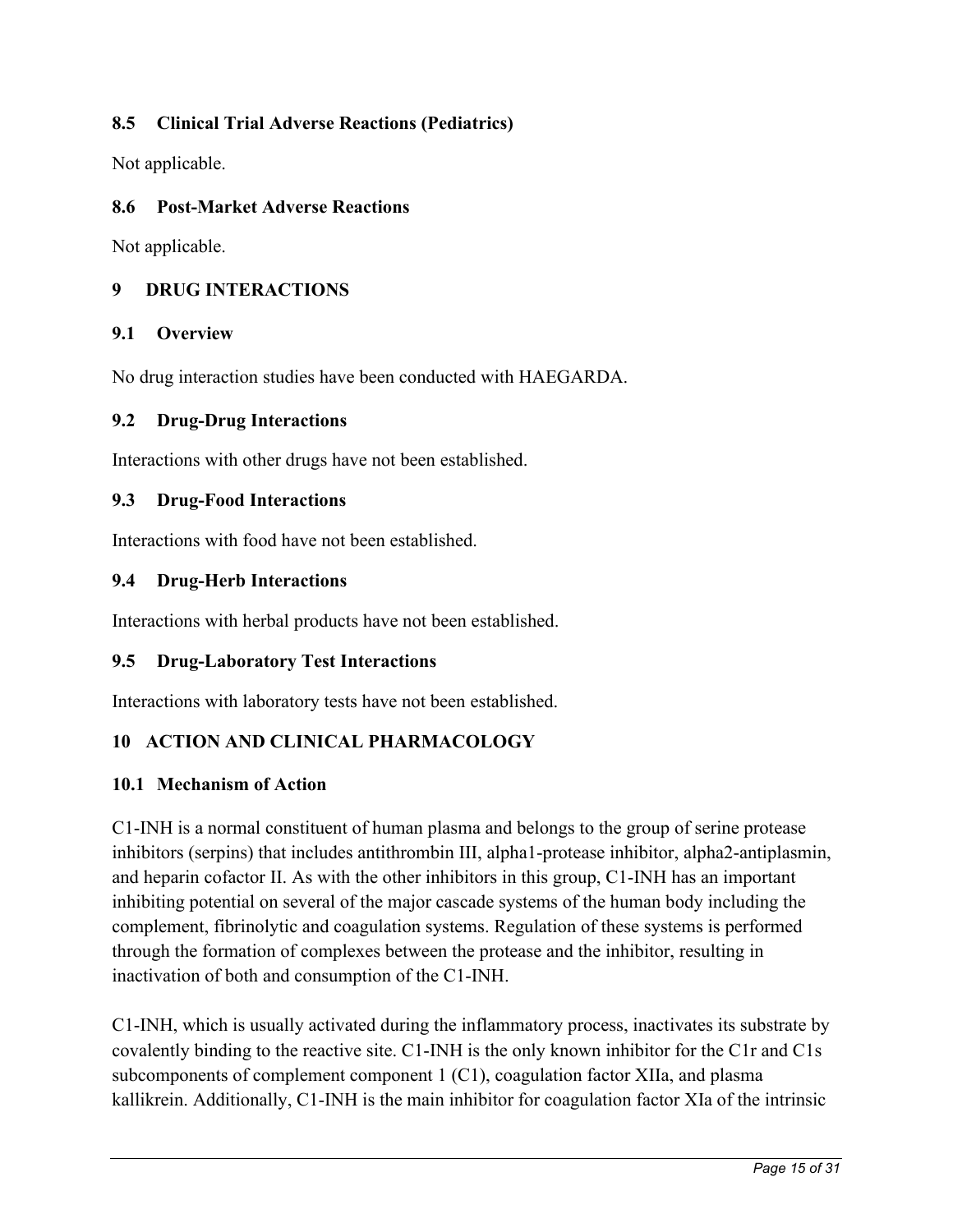coagulation cascade.

HAE patients have absent or low levels of endogenous or functional C1-INH. Although the events that induce attacks of angioedema in HAE patients are not well defined, it has been postulated that increased vascular permeability and the clinical manifestation of HAE attacks may be primarily mediated through contact system activation. Suppression of contact system activation by C1-INH through the inactivation of plasma kallikrein and factor XIIa is thought to modulate this vascular permeability by preventing the generation of bradykinin.<sup>[4](#page-15-5)</sup> Administration of HAEGARDA replaces the missing or malfunctioning C1-INH protein in patients with HAE.<sup>[5](#page-15-6)</sup>

# <span id="page-15-0"></span>**10.2 Pharmacodynamics**

In untreated patients, insufficient levels of functional C1-INH lead to increased activation of C1, which results in decreased levels of complement component 4 (C4). The administration of HAEGARDA increases plasma levels of C1-INH in a dose-dependent manner and subsequently increases plasma concentrations of C4. The C4 plasma concentrations after SC administration of 60 IU/kg HAEGARDA were in the normal range (16 to 38 mg/dL).

# <span id="page-15-4"></span><span id="page-15-3"></span><span id="page-15-2"></span><span id="page-15-1"></span>**10.3 Pharmacokinetics[6](#page-15-7),[7,](#page-15-8)[8](#page-15-9)**

The pharmacokinetic (PK) characteristics of C1-INH were primarily described using population PK methods on pooled data from 3 clinical trials<sup>[6,](#page-15-2)[7,](#page-15-3)[8](#page-15-4)</sup> in healthy subjects and HAE subjects.

The characterization and evaluation of C1-INH functional activity in subjects with HAE in Study 3002 was done using the population PK model developed previously for the pooled analysis of subjects in 3 clinical trials. After inclusion of the final Study 3002 data, the population PK parameters remain unchanged and the C1-INH functional activity was similar across all studies following HAEGARDA administration for the 60 IU/kg dose.

**Absorption:** Following twice weekly SC dosing, C1-INH is slowly absorbed, with a median (95% CI) time to peak concentration ( $t_{\text{max}}$ ) of approximately 59 hours (23, 134 hours). Based on a median (95% CI) apparent plasma half-life of 69 hours [2.9 days] (24, 250 hours [1, 10.4

<span id="page-15-5"></span><sup>4</sup> Davis AE, The pathophysiology of hereditary angioedema. Clin Immunol. 2005 Jan;114(1):3-9.

<span id="page-15-6"></span><sup>5</sup> Nuijens JH, Eerenberg Belmer AJM, Huijbregts CCM, et al. Proteolytic inactivation of plasma C1 inhibitor in sepsis. J Clin Invest. 1989 Aug;84(2):443-50.

<span id="page-15-7"></span><sup>6</sup> Study 1001: A randomized, double-blind, single-center, cross-over study to evaluate the safety, bioavailability and pharmacokinetics of two formulations of C1-esterase inhibitor administered intravenously

<span id="page-15-8"></span><sup>&</sup>lt;sup>7</sup> Study 2001: An Open-label, Cross-over, Dose-ranging Study to Evaluate the Pharmacokinetics, Pharmacodynamics and Safety of the Subcutaneous Administration of a Human Plasma-derived C1-esterase Inhibitor in Subjects with Hereditary Angioedema.

<span id="page-15-9"></span><sup>8</sup> Study 3001: A double-blind, randomized, placebo-controlled, crossover study to evaluate the clinical efficacy and safety of subcutaneous administration of human plasma-derived C1-esterase inhibitor in the prophylactic treatment of hereditary angioedema.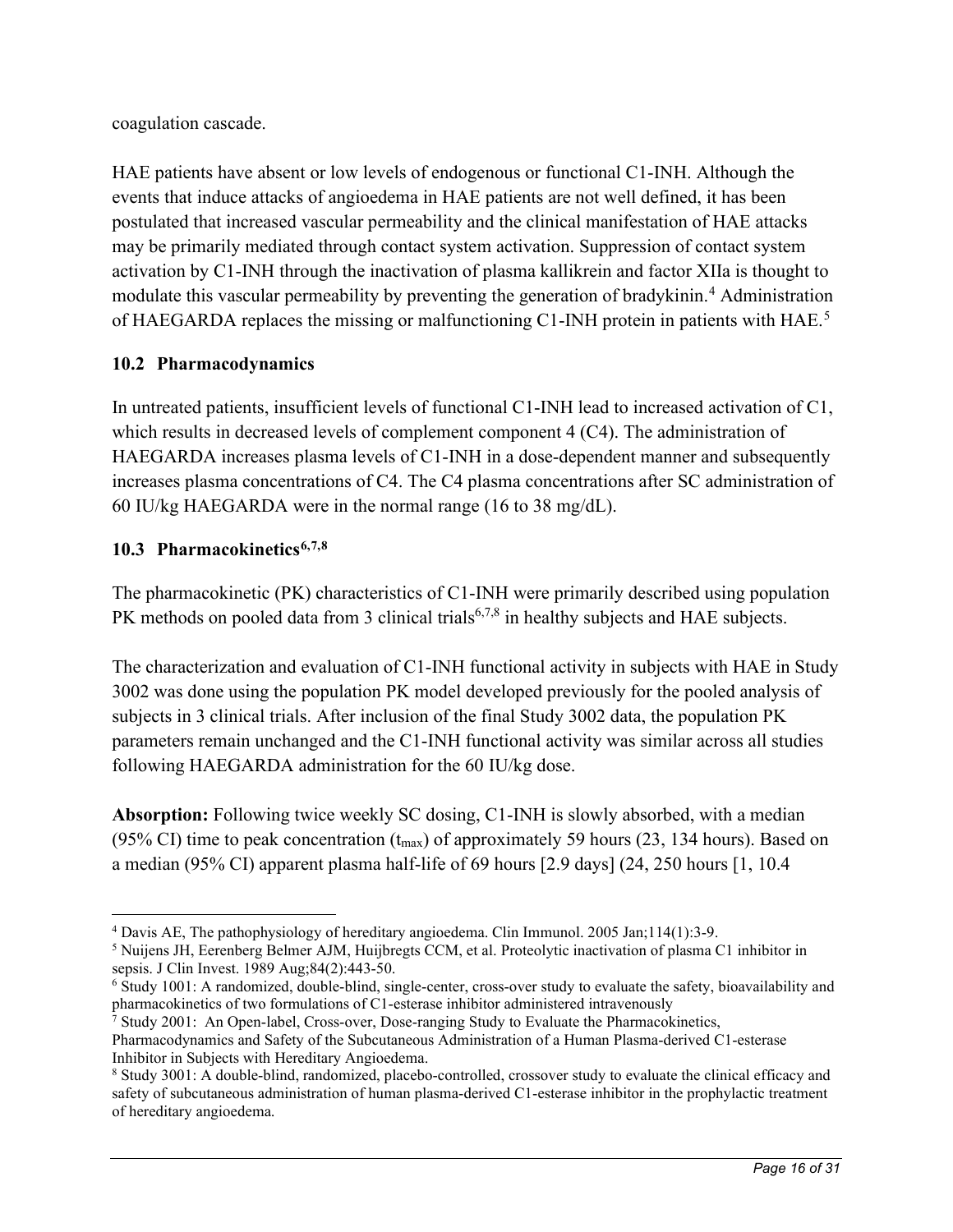days]), steady state for C1-INH is expected within 3 weeks of dosing. A mean (95% CI) steady-state trough functional C1-INH of 48% (25.1-102%) is expected after twice weekly SC administration of 60 IU/kg HAEGARDA. The mean (95% CI) relative bioavailability (F) of C1-INH after SC administration was approximately 43% (35.2, 50.2%).

**Distribution:** The population mean (95% CI) clearance and apparent volume of distribution of C1-INH were estimated to be approximately 83 mL/hr (72.7, 94.2 mL/hr) and 4.33 L (3.51, 5.15 L). C1-INH clearance was found to be positively correlated with total body weight. The steady state PK of SC of C1-INH was found to be independent of dose between 20-80 IU/kg in HAE subjects.

# **Speciation Populations and Conditions**

Studies have not been conducted to evaluate the PK of C1-INH in specific patient populations stratified by gender, race, age, or the presence of renal or hepatic impairment. The population analysis, evaluating age (12 to 72 years), was found not to influence the PK of C1-INH.

# <span id="page-16-0"></span>**11 STORAGE, STABILITY AND DISPOSAL**

The shelf life of HAEGARDA is 36 months. When stored in the refrigerator or at room temperature (at  $+2^{\circ}\text{C}$  to  $+30^{\circ}\text{C}$ ), HAEGARDA is stable for the period indicated by the expiration date on the carton and vial label.

Keep HAEGARDA in its original carton until ready to use. Do not freeze. Protect from light.

After reconstitution the physico-chemical stability has been demonstrated for 48 hours at room temperature (max. +30°C). From a microbiological point of view and as HAEGARDA contains no preservative, the reconstituted product should be used immediately. If it is not administered immediately, storage shall not exceed 8 hours at room temperature. The reconstituted product should only be stored in the **vial**.

# <span id="page-16-1"></span>**12 SPECIAL HANDLING INSTRUCTIONS**

Not applicable.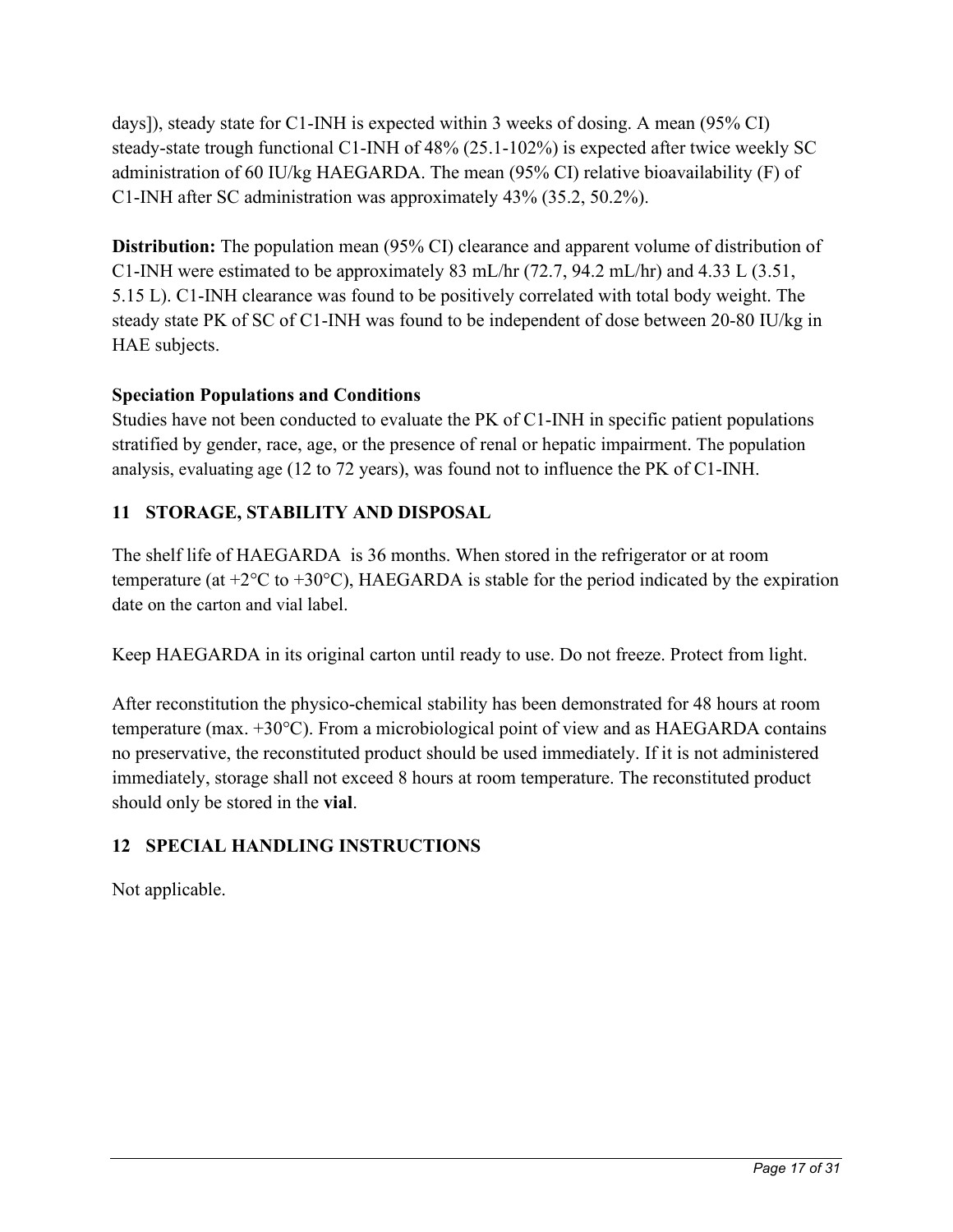# **PART II: SCIENTIFIC INFORMATION**

# <span id="page-17-1"></span><span id="page-17-0"></span>**13 PHARMACEUTICAL INFORMATION**

#### **Drug Substance**

Proper name: C1 Esterase Inhibitor (Human)

Chemical name: NA

Molecular formula and molecular mass: 105 KDa

Structural formula: C1-INH is a soluble, single-chain glycoprotein containing 478 amino acid residues organized into three beta-sheets and eight or nine alpha-helices. The molecular weight of the heavily glycosylated molecule is 105 kD, of which the carbohydrate chains comprise at least 26 % - 35 %.

Physicochemical properties: Colourless, clear to slightly opalescent solution.

#### **Product Characteristics**

HAEGARDA (C1 Esterase Inhibitor Subcutaneous (Human)) is a human plasma-derived, purified, pasteurized, nanofiltered white lyophilized concentrate of C1-INH to be reconstituted for SC administration. Each vial of reconstituted HAEGARDA contains 500 IU/mL of C1-INH, 65 mg total protein, 10 mg glycine, 8.5 mg sodium chloride and 2.5 mg sodium citrate.

### <span id="page-17-2"></span>**Viral Inactivation**

All plasma used in the manufacturing of C1-INH is obtained from US donors and is tested using serological assays for hepatitis B surface antigen and antibodies to HIV-1/2 and HCV. Additionally, the plasma is tested with Nucleic Acid Testing (NAT) for HBV, HCV, HIV-1 and HAV and found to be non-reactive (negative). The plasma is also tested by NAT for Human Parvovirus B19. Only plasma that has passed virus screening is used for production, and the limit for Parvovirus B19 in the fractionation pool is set not to exceed  $10^4$  IU of Parvovirus B19 DNA per mL.

The manufacturing process for HAEGARDA includes multiple steps that reduce the risk of virus transmission. The virus inactivation/reduction capacity consists of three steps:

- Pasteurization in aqueous solution at 60°C for 10 hours
- Hydrophobic interaction chromatography
- Virus filtration (also called nanofiltration) by two filters, 20 nm and 15 nm, in series.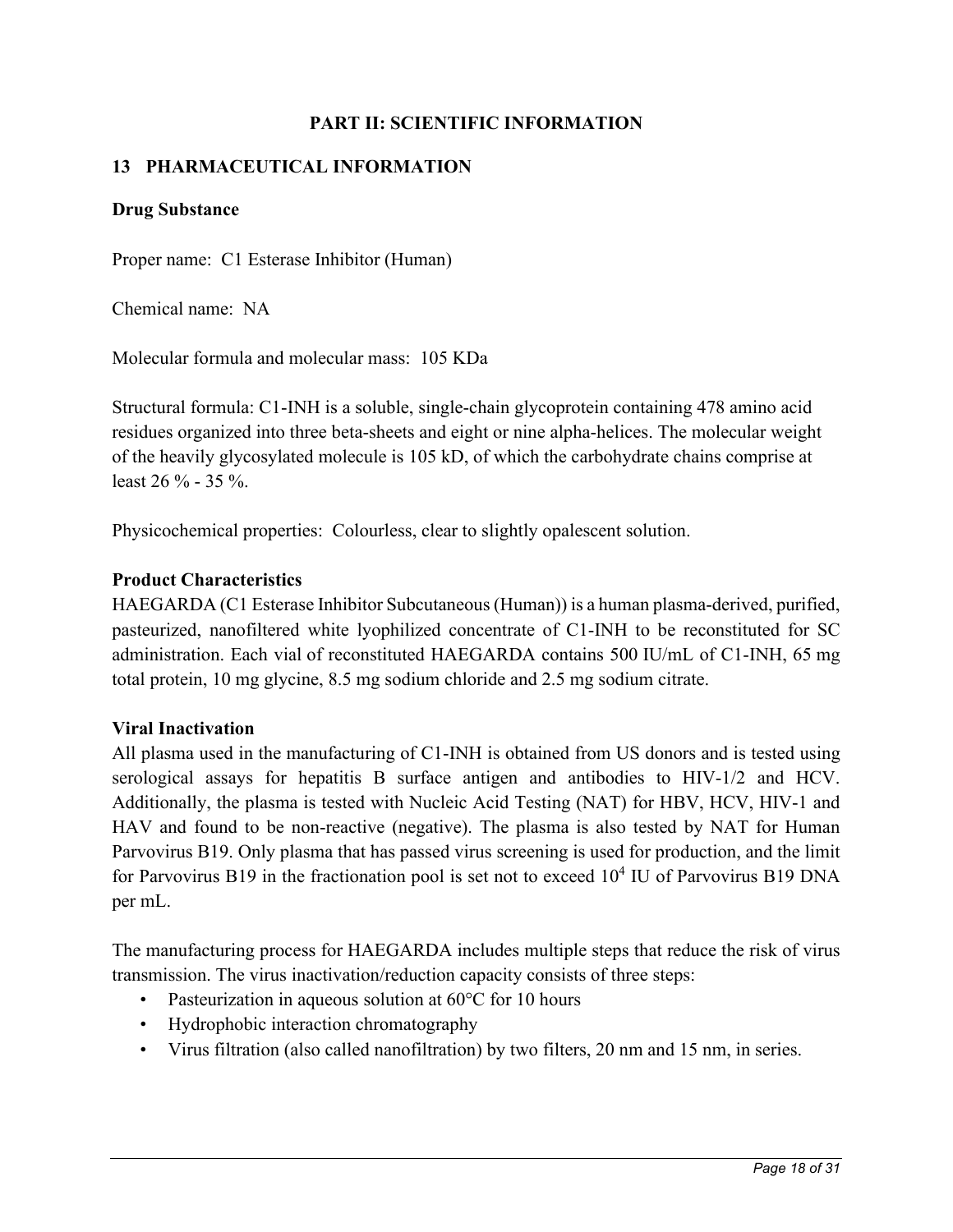# <span id="page-18-0"></span>**14 CLINICAL TRIAL[S8](#page-15-4)**

# <span id="page-18-1"></span>**14.1 Trial Design and Study Demographics**

Study 3001: A multicenter, randomized, double-blind, placebo-controlled, crossover study The efficacy and safety of HAEGARDA for routine prophylaxis to prevent HAE attacks were demonstrated in a multicenter, randomized, double-blind, placebo-controlled, crossover study (Study 3001). The study assessed 90 adult and adolescent subjects with symptomatic HAE type I or II. The median (range) age of subjects was 40 (12 to 72) years old; 60 subjects were female and 30 subjects were male. Subjects were randomized to receive either 60 IU/kg or 40 IU/kg HAEGARDA in one 16-week treatment period and placebo in the other 16-week treatment period. Patients subcutaneously self-administered HAEGARDA or placebo 2 times per week. Efficacy was evaluated for the last 14 weeks of each treatment period.

#### Study 3002: An open-label extension study

Eligible patients were also able to participate in an open-label extension study (Study 3002) for up to 140 weeks. Approximately half of the subjects enrolled in the extension study participated in the multicenter, randomized, double blind, placebo controlled, crossover study (64/126, 50.8%), which contributed to the similarities between study populations.

### <span id="page-18-2"></span>**14.2 Study Results**

Study 3001: A multicenter, randomized, double-blind, placebo-controlled, crossover study Twice per week SC doses of 60 IU/kg or 40 IU/kg HAEGARDA significantly reduced the time-normalized number of HAE attacks (the rate of attacks) relative to placebo (**[Table 3](#page-19-0)**). 60 IU/kg reduced the mean rate of attacks to 0.52 attacks per month from 4.03 attacks per month on placebo ( $p \le 0.001$ ). 40 IU/kg reduced the mean rate of attacks to 1.19 attacks per month from 3.61 attacks per month on placebo ( $p \le 0.001$ ).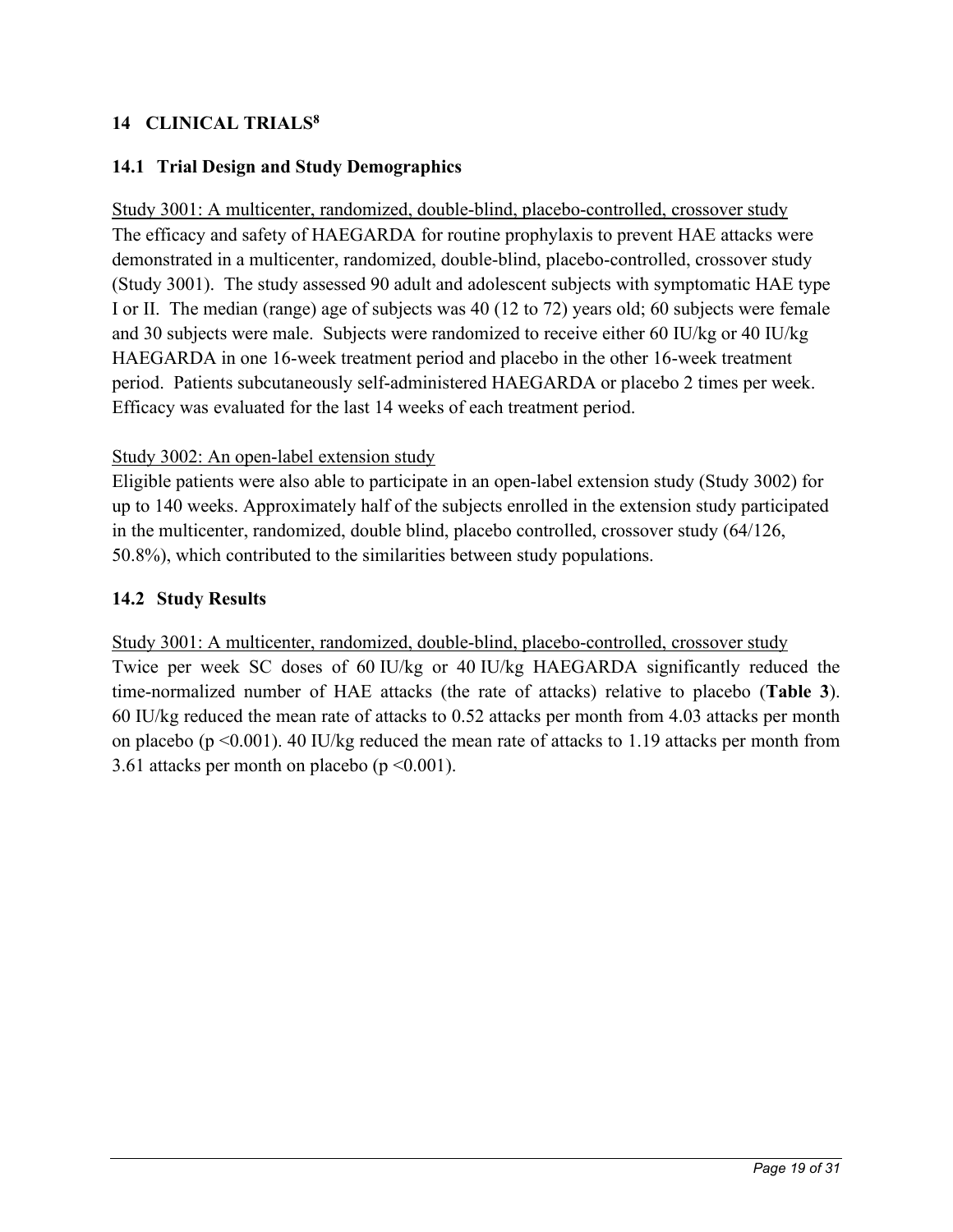|                                                  | <b>60 IU/kg HAEGARDA</b><br><b>Treatment Sequences</b><br>$(N = 45)$ |                | <b>40 IU/kg HAEGARDA</b><br><b>Treatment Sequences</b><br>$(N = 45)$ |                |
|--------------------------------------------------|----------------------------------------------------------------------|----------------|----------------------------------------------------------------------|----------------|
|                                                  | <b>HAEGARDA</b>                                                      | <b>Placebo</b> | <b>HAEGARDA</b>                                                      | <b>Placebo</b> |
| n                                                | 43                                                                   | 42             | 43                                                                   | 44             |
| Mean (SD)                                        | 0.53(0.771)                                                          | 4.02(2.308)    | 1.22(2.310)                                                          | 3.61(2.088)    |
| Min, Max                                         | 0.0, 3.1                                                             | 0.6, 11.3      | 0.0, 12.5                                                            | 0.0, 8.9       |
| Median                                           | 0.29                                                                 | 3.75           | 0.29                                                                 | 3.81           |
| LS Mean $(SE)^*$                                 | 0.52(0.261)                                                          | 4.03(0.263)    | 1.19(0.327)                                                          | 3.61(0.327)    |
| 95% CI for LS Mean*                              | (0.00, 1.04)                                                         | (3.51, 4.55)   | (0.54, 1.85)                                                         | (2.96, 4.26)   |
| <b>Treatment difference</b><br>(within-subjects) | 60 IU/kg HAEGARDA - Placebo                                          |                | 40 IU/kg HAEGARDA-<br>Placebo                                        |                |
| LS Mean <sup>*</sup> (95% CI)                    | $-3.51(-4.21, -2.81)$                                                |                | $-2.42$ $(-3.38, -1.46)$                                             |                |
| p-value*                                         | ${}< 0.001$                                                          |                | ${}< 0.001$                                                          |                |

<span id="page-19-0"></span>**Table 2: Time-normalized Number of HAE Attacks (Number/Month) (ITT Population)**

 $CI =$  confidence interval;  $HAE =$  hereditary angioedema;  $ITT =$  Intent-to-treat;  $N =$  number of subjects;

 $n =$  number of subjects with data;  $LS =$  Least squares.

\* From a mixed model.

The median (25th, 75th percentile) percentage reduction in the time-normalized number of HAE attacks relative to placebo was 95.1% (79.0, 100.0) on 60 IU/kg HAEGARDA and 88.6% (69.6, 100.0) on 40 IU/kg HAEGARDA among subjects with evaluable data in both treatment periods.

The percentage of responders (95% CI) with a  $\geq$ 50% reduction in the time-normalized number of HAE attacks on HAEGARDA relative to placebo was 82.9% (73.4%, 89.5%). 90% of subjects on 60 IU/kg responded to treatment and 76.2% of subjects on 40 IU/kg responded to treatment.

The percentages of subjects (95% CI) with  $\geq$ 70% and  $\geq$ 90% reductions in the time-normalized number of HAE attacks on HAEGARDA relative to placebo were 74.4% (64.0%, 82.6%) and 50.0% (39.4%, 60.6%), respectively. The percentages of subjects with  $\geq$ 70% and  $\geq$ 90% reductions were 82.5% and 57.5% on 60 IU/kg and 66.7% and 42.9% on 40 IU/kg. 71.1% of subjects on 60 IU/kg and 53.3% of subjects on 40 IU/kg had  $\geq$ 1 HAE attack per 4 week period on placebo and <1 HAE attack per 4 week period on HAEGARDA.

Forty percent (40.0%) of subjects on 60 IU/kg and 37.8% of subjects on 40 IU/kg were attackfree, and the median rate of HAE attacks per month was 0.29 on both doses. The maximum rate of HAE attacks per month was 3.1 on 60 IU/kg and 12.5 on 40 IU/kg.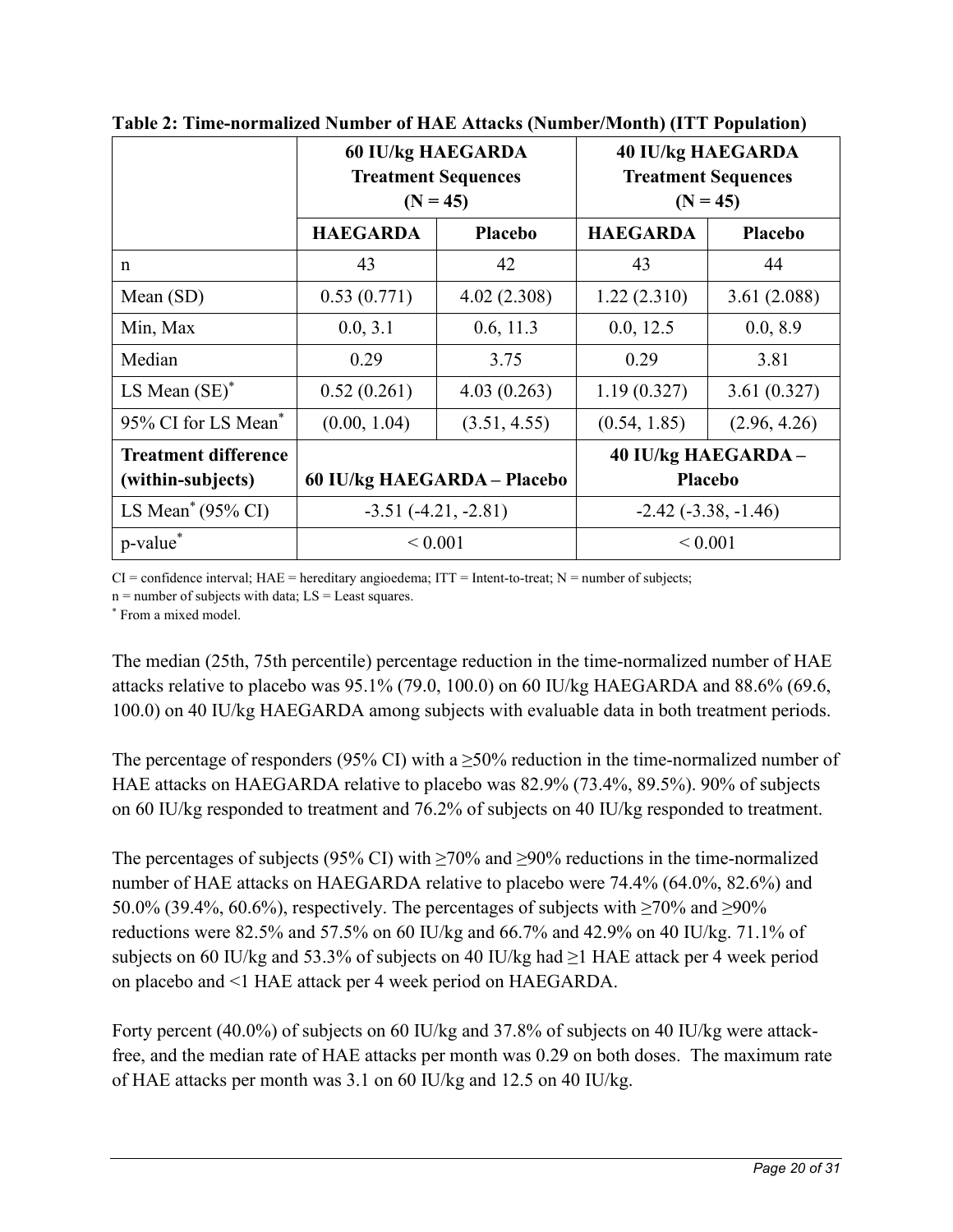HAEGARDA reduced the time-normalized number of uses of rescue medication (the rate of rescue medication use) relative to placebo. 60 IU/kg reduced the mean rate of rescue medication use to 0.32 uses per month from 3.89 uses per month on placebo. 40 IU/kg reduced the mean rate of rescue medication use to 1.13 uses per month from 5.55 uses per month on placebo.

# Study 3002: An open-label extension study

The long-term safety and efficacy of HAEGARDA for routine prophylaxis to prevent HAE attacks were demonstrated in an open-label, randomized, parallel-arm study (Study 3002). The study assessed 126 adult and pediatric subjects with symptomatic HAE type I or II. The median (range) age of subjects was 41.0 (8-72) years. Patients with a monthly attack rate of 4.3 in 3 months before entry in the study were enrolled and treated for a mean of 1.5 years; 44 patients (34.9%) had more than 2 years of exposure. Mean steady-state C1-INH functional activity increased to 52.0% with 40 IU/kg and 66.6% with 60 IU/kg. Incidence of adverse events was low and similar in both dose groups (11.3 and 8.5 events per patient-year for 40 IU/kg and 60 IU/kg, respectively). For 40 IU/kg and 60 IU/kg, median annualized attack rates were 1.3 and 1.0, respectively, and median rescue medication use was 0.2 and 0.0 times per year, respectively. For subjects receiving the 60 IU/kg dose in the extension period:

- 15 (62.5%) were attack-free during months 1-12
- 14 (58.3%) were attack-free during months 1-18
- 12 (50.0%) were attack-free during months 1-22

# <span id="page-20-0"></span>**15 MICROBIOLOGY**

Not applicable.

# <span id="page-20-1"></span>**16 NON-CLINICAL TOXICOLOGY**

Non-clinical data reveal no special hazard for humans based on conventional studies of safety pharmacology, single and repeat dose toxicity and local tolerability.

In a local tolerability study in rabbits, a single subcutaneous administration of C1-INH at dose levels up to approximately 670 IU/kg did not result in adverse findings. Accordingly, a NOAEL of 670 IU/kg was obtained for single subcutaneous administration.

In vivo thrombogenicity tests in rabbits indicate that there was no prothrombotic risk associated with the IV administration of C1-INH up to 800 IU/kg.

No animal studies have been completed to evaluate the effects of C1-INH on carcinogenesis, mutagenesis, and impairment of fertility.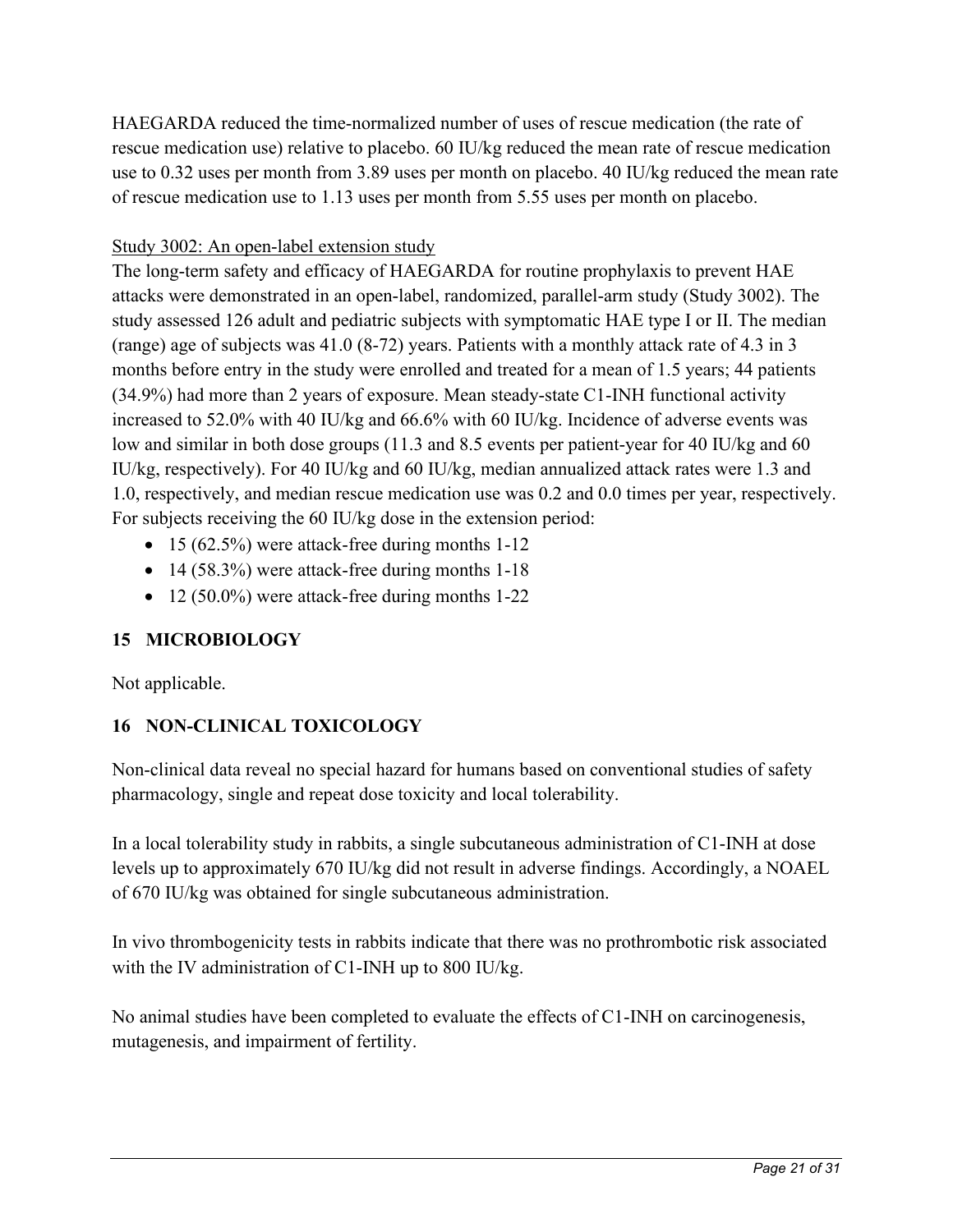## <span id="page-21-0"></span>**READ THIS FOR SAFE AND EFFECTIVE USE OF YOUR MEDICINE**

# **PATIENT MEDICATION INFORMATION**

# **HAEGARDA® C1 Esterase Inhibitor Subcutaneous (Human)**

Read this carefully before you start taking **HAEGARDA** and each time you get a refill. This leaflet is a summary and will not tell you everything about this drug. Talk to your healthcare professional about your medical condition and treatment and ask if there is any new information about **HAEGARDA.**

#### **What is HAEGARDA used for?**

HAEGARDA is an injectable medicine used to prevent swelling and/or painful attacks in adults and adolescents with Hereditary Angioedema (HAE). HAEGARDA should not be used to treat an acute HAE attack. In the event of an acute attack, seek medical attention.

#### **How does HAEGARDA work?**

HAE is caused by the deficiency, absence or defective production of C1 esterase inhibitor (C1- INH), an important protein in regulating multiple chemical reactions in the body. C1-INH is involved in keeping the immune and blood clotting systems healthy. C1-INH is also important in controlling inflammation in the body. When C1-INH levels are low or when the protein doesn't work properly, blood vessels and capillaries in the body can become leaky and allow fluid to build up in the surrounding areas. This leakage and fluid build-up leads to the swelling and pain experienced during an HAE attack. HAEGARDA contains human C1-INH that replaces the missing or defective C1-INH made by the body.

#### **What are the ingredients in HAEGARDA?**

Medicinal ingredients:

• C1 Esterase Inhibitor (Human)

Non-medicinal ingredients:

- Glycine
- Sodium chloride
- Sodium citrate

### **HAEGARDA comes in the following dosage forms:**

HAEGARDA is supplied as a white lyophilized powder in the following two formats:

• 2000 IU; which contains 2000 IU of C1-INH per injection vial accompanied with 4 mL diluent (Sterile Water for Injection) for reconstitution. After reconstitution, the concentration is 500 IU/mL.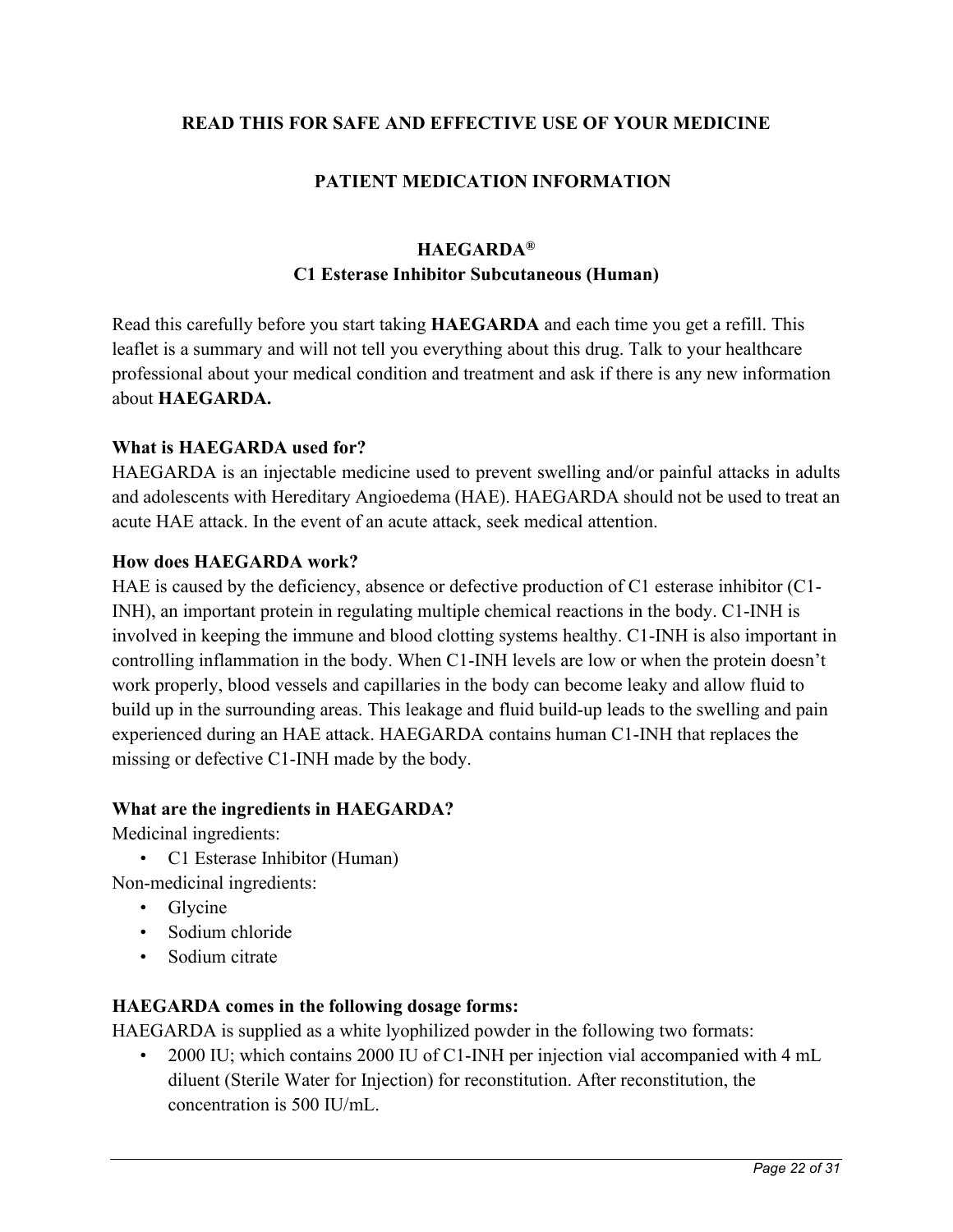• 3000 IU; which contains 3000 IU of C1-INH per injection vial accompanied with 5.6 mL diluent (Sterile Water for Injection) for reconstitution. After reconstitution, the concentration is 500 IU/mL.

# **What comes in the product package?**

The product package includes:

- 1 vial with HAEGARDA powder
- 1 vial of diluent (Sterile Water for Injection)
- 1 Mix2Vial<sup>®</sup> transfer device for reconstitution
- 1 inner carton

The inner carton contains:

- 1 syringe (10 mL) for withdrawal
- 1 SC infusion set
- 1 hypodermic needle

The components used in the packaging for HAEGARDA are latex-free.

#### **Do not use HAEGARDA if:**

You have experienced life-threatening immediate hypersensitivity reactions, including anaphylaxis, to the product.

# **To help avoid side effects and ensure proper use, talk to your healthcare professional before you take HAEGARDA. Talk about any health conditions or problems you may have, including if you:**

- Are pregnant or planning to become pregnant. The effect of HAEGARDA on your unborn baby is not known.
- Are breastfeeding or plan to breastfeed. It is not known if HAEGARDA passes into your breast milk or if it can affect your baby.
- Have a history of blood clotting problems. Blood clots have occurred in patients receiving HAEGARDA. Very high doses of C1-INH could increase the risk of blood clots. Tell your healthcare professional if you have a history of heart or blood vessel disease, stroke, blood clots, or have thick blood, an indwelling catheter/access device in one of your veins, or have been immobile for some time. These factors may increase your risk of having a blood clot after using HAEGARDA. Also, tell your healthcare professional what drugs you are using, as some drugs, such as birth control pills or certain androgens, may increase your risk of developing a blood clot.

### **Other warnings you should know about:**

Products made from human plasma may contain infectious agents such as viruses and, theoretically, the agent responsible for the Creutzfeldt-Jakob disease (CJD).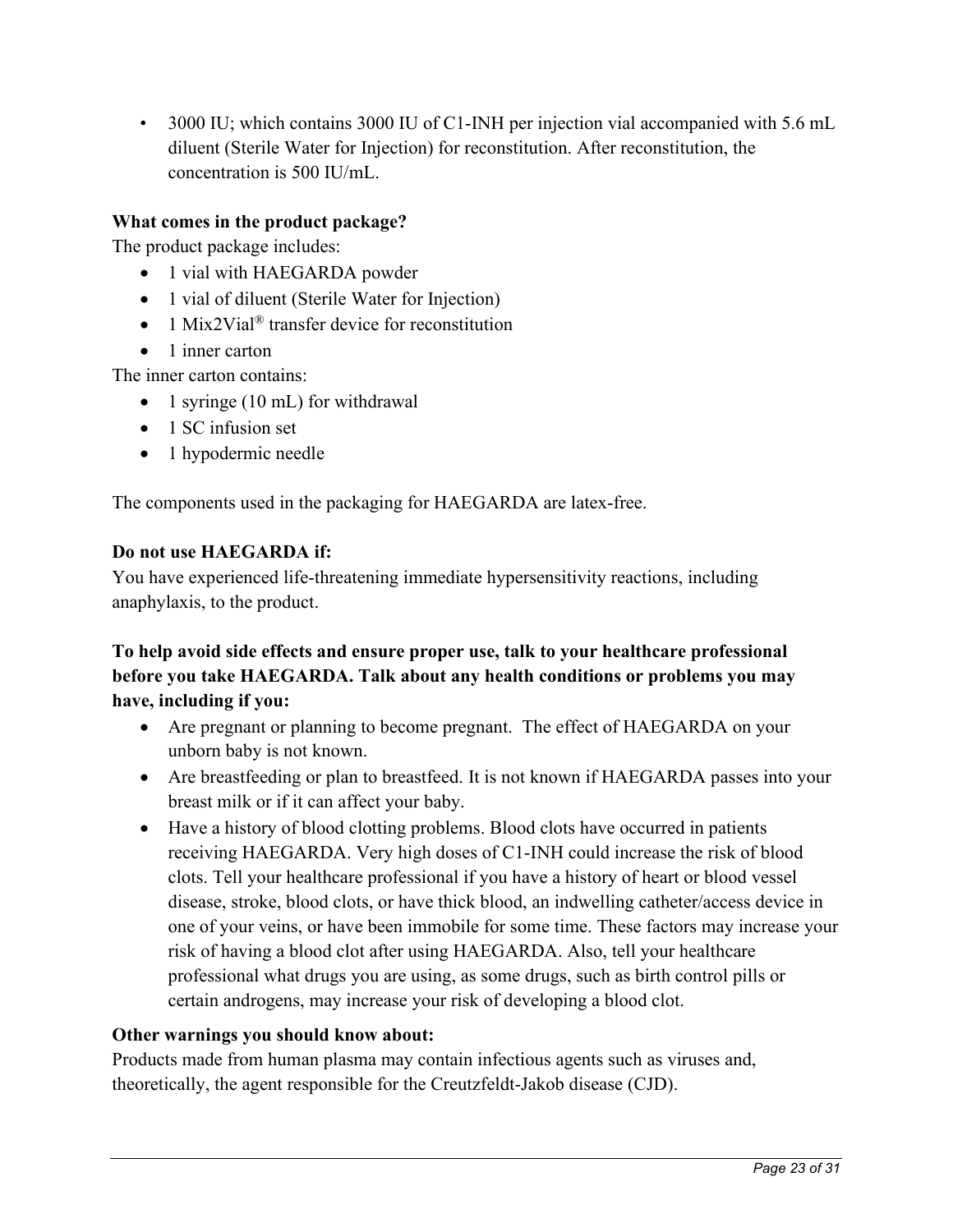Appropriate vaccination (hepatitis A and B) should be generally considered for subjects in regular/repeated receipt of human plasma-derived products.

# **Tell your healthcare professional about all the medicines you take, including any drugs, vitamins, minerals, natural supplements or alternative medicines.**

# **The following may interact with HAEGARDA:**

No formal drug interaction studies have been conducted with HAEGARDA. To date, no relevant interactions are known.

# **How to take HAEGARDA:**

### Home treatment / Self-administration:

You should prepare the prescribed dose of HAEGARDA for self administration as directed by your healthcare professional.

- **Do not attempt to self administer unless you have been taught how by your healthcare professional.**
- See the following step by step instructions for **reconstitution** and **administering** HAEGARDA. The steps listed below are general guidelines for using HAEGARDA. If you are unsure of the steps, please contact your healthcare professional before using.
- Your healthcare professional will prescribe the dose that you should administer, which is based on your body weight.
- Talk to your healthcare professional before traveling to make sure you have an adequate supply of HAEGARDA.
- Use a new needle for each HAEGARDA injection.

### Reconstitution and Administration:

HAEGARDA is intended for self-administration by subcutaneous injection only. The patient or caregiver should be trained on how to administer HAEGARDA as needed.

General Instructions:

- The reconstituted solution for HAEGARDA should be colourless and clear to slightly opalescent.
- Reconstitution is generally achieved within 5 minutes but may take as long as 10 minutes.
- After filtering/withdrawal (see below) reconstituted product should be inspected visually for particulate matter and discoloration prior to administration. Do not use solutions that have particles or deposits in them.
- Reconstitution and withdrawal must be carried out using aseptic techniques.
- In the absence of compatibility studies HAEGARDA must not be mixed with other medicinal products and diluents.
- Any unused medicinal product or waste material should be disposed of in accordance with local requirements.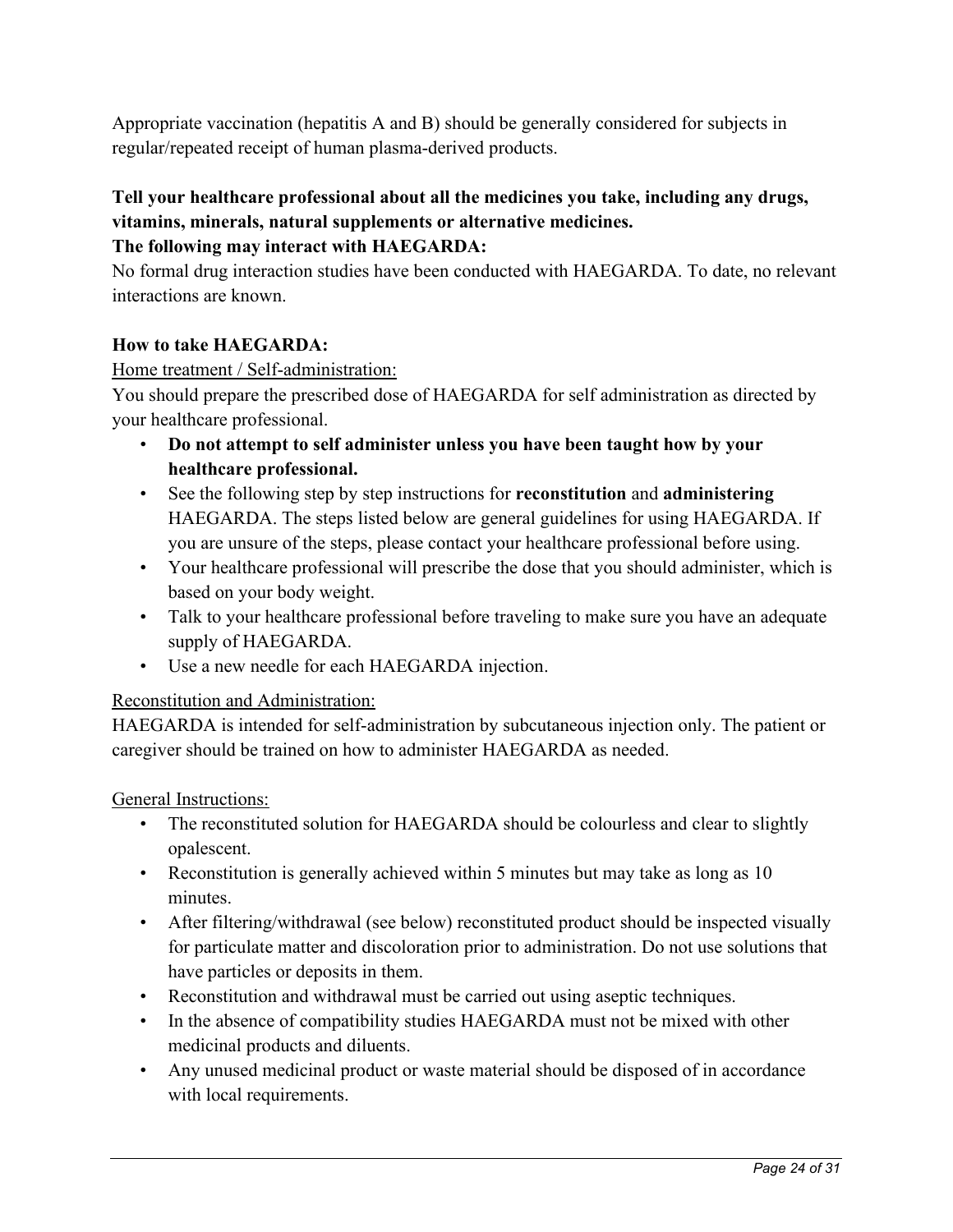- The suggested infusion site for the injection of HAEGARDA is the abdominal area, however other subcutaneous injection areas can be used. In the clinical trials, HAEGARDA was injected into a single site each administration and subsequent injection sites were rotated.
- The reconstituted preparation should be administered by subcutaneous injection at a rate tolerated by the patient.
- If the reconstituted product is not administered immediately, storage shall not exceed 8 hours at room temperature. The reconstituted product should only be stored in the vial.

Follow the steps below and use aseptic technique to reconstitute and administer HAEGARDA: Use the Mix2Vial® filter transfer set, syringe and either the SC infusion set or the hypodermic needle provided with HAEGARDA (*see section [DOSAGE FORMS, STRENGTHS,](#page-8-2)  [COMPOSITION AND PACKAGING](#page-8-2)*).

HAEGARDA 2000 IU should be reconstituted with the provided 4 mL of Sterile Water for Injection (Diluent).

HAEGARDA 3000 IU should be reconstituted with the provided 5.6 mL of Sterile Water for Injection (Diluent).

# **Step 1: Assemble supplies**

• HAEGARDA and diluent vials

# (**Ensure that the HAEGARDA and the diluent are at room temperature)**

- Mix2Vial<sup>®</sup>
- SC infusion set or hypodermic needle
- Sterile syringe
- Alcohol or disinfectant wipes
- Sharp/biohazardous container
- Treatment diary / log book
- Gloves (if recommended by your healthcare professional)

### **Step 2: Clean surface**

• Thoroughly clean a table or other flat surface using alcohol or disinfectant wipes.

### **Step 3: Wash hands**

- Thoroughly wash and dry your hands.
- If you have been told to wear gloves when preparing your infusion, put the gloves on.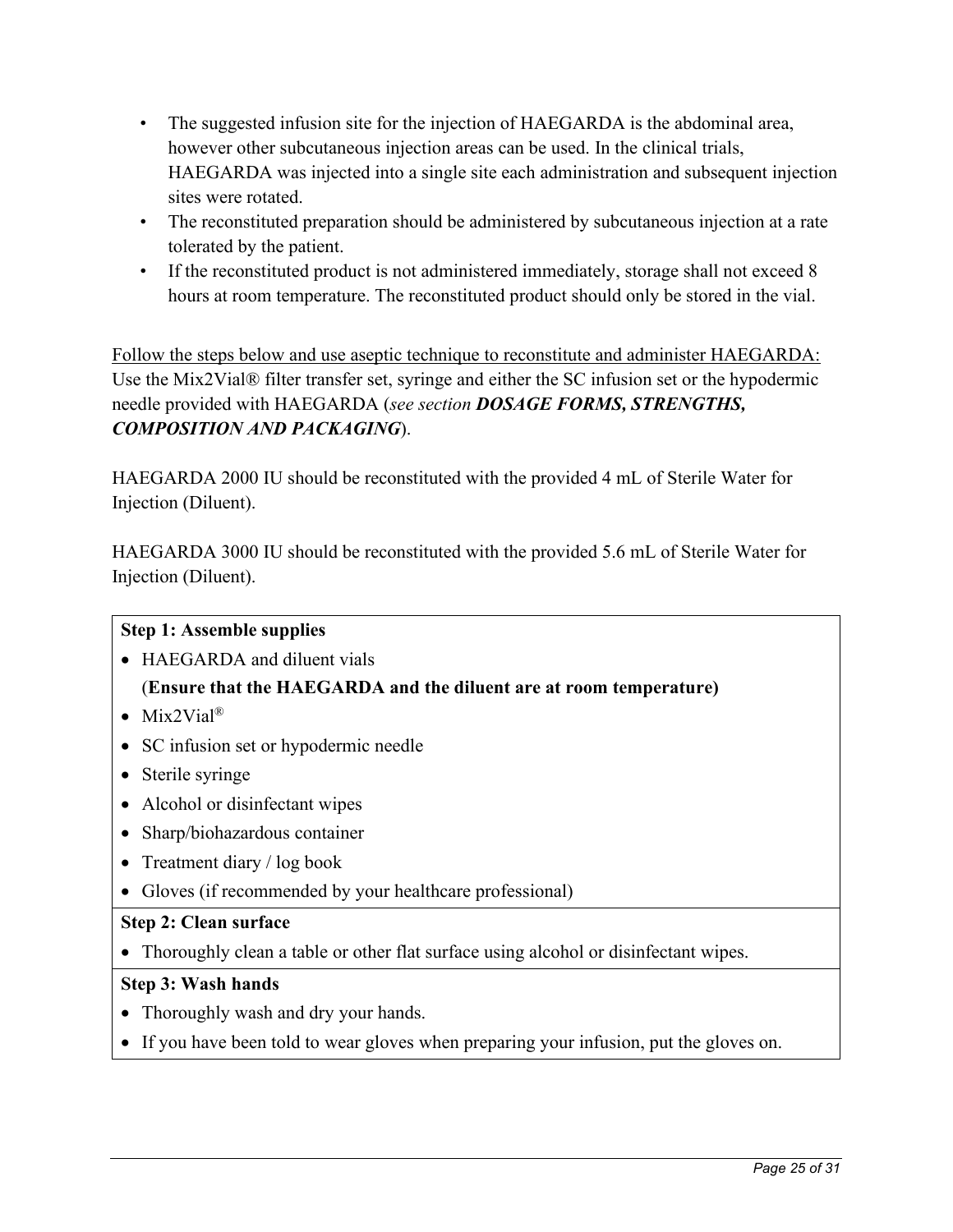# **Reconstitution:**

# **Step 4: Clean Stoppers**

Remove the flip caps from both vials (HAEGARDA and diluent). Wipe rubber stoppers with an antiseptic wipe and allow the rubber stopper to dry.

| Æ | Step 5: Open the Mix2Vial <sup>®</sup> package by peeling off the lid. Do not remove<br>the Mix2Vial <sup>®</sup> from the blister package! |
|---|---------------------------------------------------------------------------------------------------------------------------------------------|
|   | Step 6: Place the diluent vial on an even, clean surface and hold the vial tight.                                                           |
|   | Take the Mix2Vial® together with the blister package and push the spike of                                                                  |
|   | the blue adapter end straight down through the diluent vial stopper.                                                                        |
|   |                                                                                                                                             |
|   | <b>Step 7:</b> Carefully remove the blister package from the Mix2Vial <sup>®</sup> set by                                                   |
|   | holding at the rim, and pulling vertically upwards. Make sure that you only                                                                 |
|   | pull away the blister package and not the Mix2Vial® set.                                                                                    |
|   | Step 8: Place the HAEGARDA vial on an even and firm surface. Invert the                                                                     |
|   | diluent vial with the Mix2Vial® set attached and push the spike of the                                                                      |
|   | transparent adapter end straight down through the HAEGARDA vial stopper.<br>The diluent will automatically flow into the HAEGARDA vial.     |
|   |                                                                                                                                             |
|   |                                                                                                                                             |
|   |                                                                                                                                             |
|   | <b>Step 9:</b> With the diluent and HAEGARDA vial still attached to the Mix2Vial <sup>®</sup>                                               |
|   | transfer set, gently swirl the HAEGARDA vial to ensure that the powder is fully                                                             |
|   | dissolved. (Generally, within 5 minutes but may take as long as 10 minutes.) Do                                                             |
|   | not shake the vial.                                                                                                                         |
|   |                                                                                                                                             |
|   |                                                                                                                                             |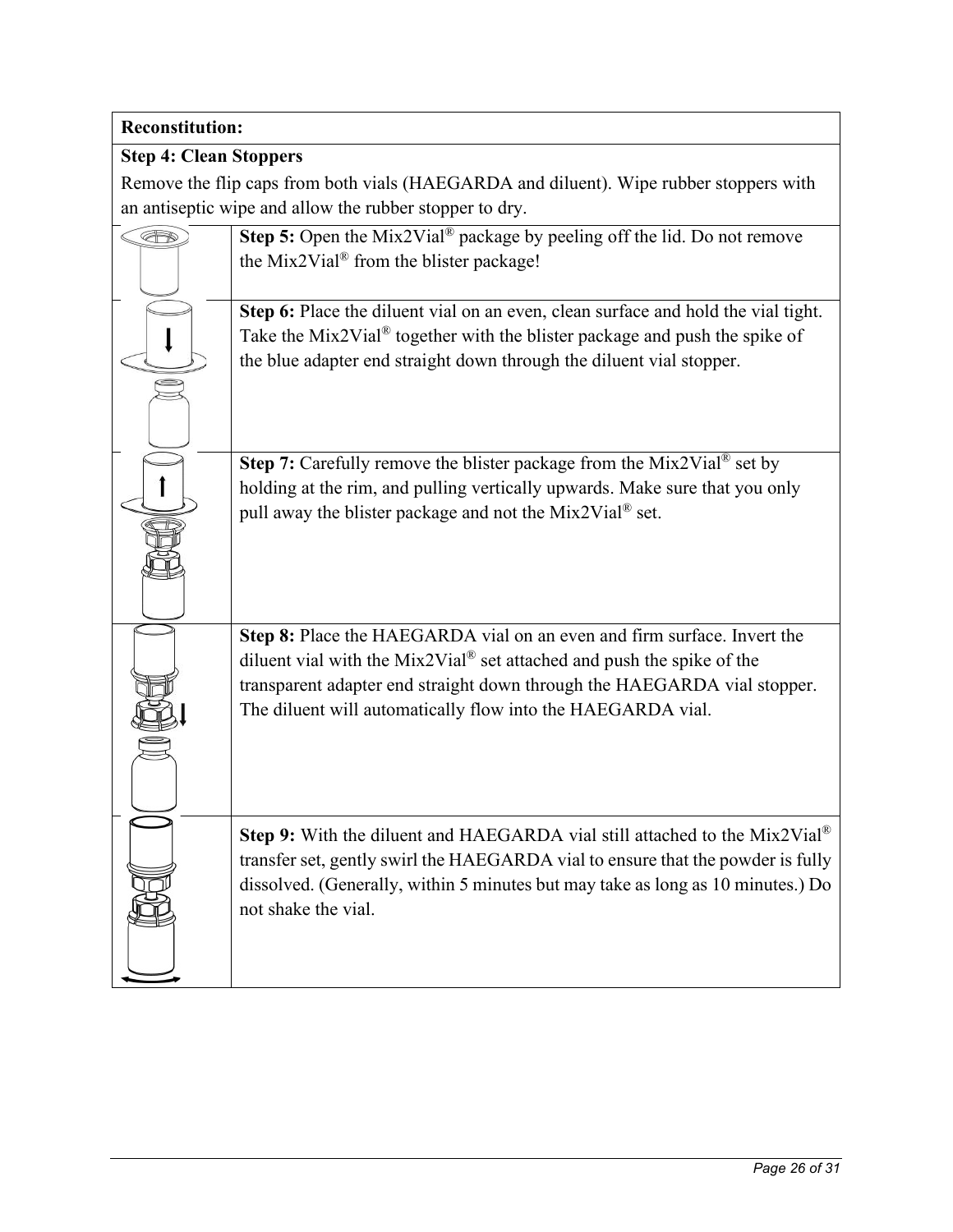|                                                                     | Step 10: With one hand grasp the HAEGARDA-side of the Mix2Vial <sup>®</sup> set and<br>with the other hand grasp the diluent-side and unscrew the set carefully<br>counter-clockwise into two pieces. Discard the diluent vial with the blue<br>Mix2Vial <sup>®</sup> adapter attached.                                                                                                                                              |                          |  |  |
|---------------------------------------------------------------------|--------------------------------------------------------------------------------------------------------------------------------------------------------------------------------------------------------------------------------------------------------------------------------------------------------------------------------------------------------------------------------------------------------------------------------------|--------------------------|--|--|
|                                                                     | Step 11: Draw air into an empty, sterile syringe. While the HAEGARDA vial<br>is upright, connect the syringe to the Mix2Vial®'s Luer Lock fitting by<br>screwing clockwise. Inject air into the HAEGARDA vial.                                                                                                                                                                                                                       |                          |  |  |
|                                                                     | Step 12: While keeping the syringe plunger pressed, turn the system upside<br>down and draw the solution into the syringe by pulling the plunger back<br>slowly.                                                                                                                                                                                                                                                                     |                          |  |  |
|                                                                     | Step 13: Now that the solution has been transferred into the syringe, firmly<br>hold on to the barrel of the syringe (keeping the syringe plunger facing down)<br>and disconnect the transparent Mix2Vial® adapter from the syringe by<br>unscrewing counter- clockwise. The reconstituted solution should be colorless,<br>clear and free from visible particles. Do not use if particulate matter or<br>discoloration is observed. |                          |  |  |
| <b>Administration:</b>                                              |                                                                                                                                                                                                                                                                                                                                                                                                                                      |                          |  |  |
|                                                                     | <b>Step 14: Prepare injection site</b><br>Select an area on the abdomen (stomach;                                                                                                                                                                                                                                                                                                                                                    |                          |  |  |
| healthcare professional.                                            | Figure 1) or another subcutaneous area for<br>the injection as discussed with a<br>Use a different place from your last                                                                                                                                                                                                                                                                                                              | 000<br>00C<br>000<br>000 |  |  |
| injection; you should rotate the places<br>where you are injecting. |                                                                                                                                                                                                                                                                                                                                                                                                                                      | Figure 1                 |  |  |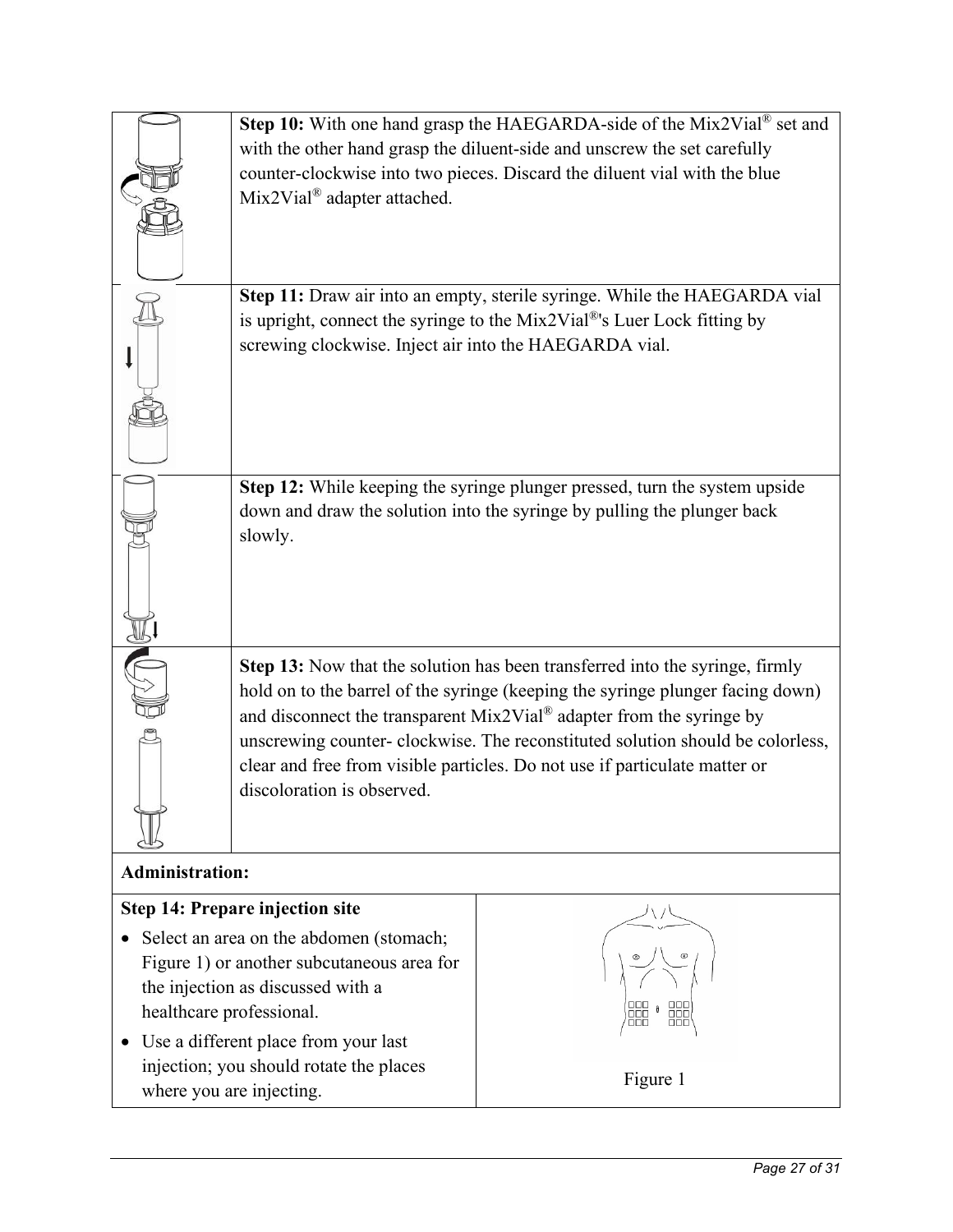

# **Step 17: Record treatment**

Record the lot number from the HAEGARDA vial label in your treatment diary or log book with the date and time of infusion every time you use HAEGARDA**.**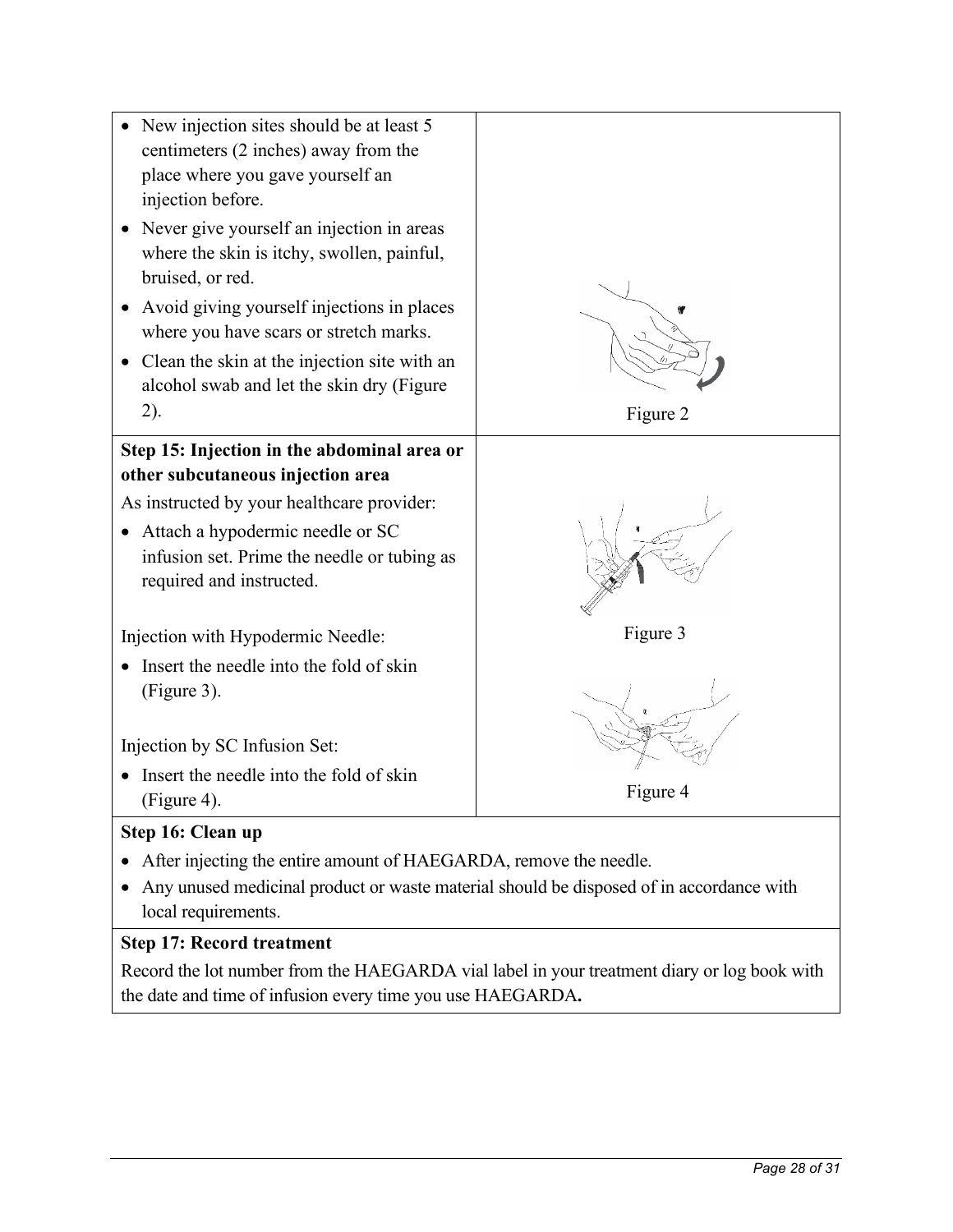## **Usual dose:**

The recommended usual dose is 60 IU per kg of body weight twice weekly (every 3 or 4 days) administered after reconstitution by subcutaneous injection at a rate tolerated by the patient. HAEGARDA is administered subcutaneously in the abdominal area or other subcutaneous injection sites.

The maximum tolerated dose used in patients in clinical studies was 10,000 IU, corresponding to a volume of 20 mL, twice weekly by subcutaneous injection.

### **Overdose:**

No cases of overdose have been reported.

If you think you have taken too much HAEGARDA, contact your healthcare professional, hospital emergency department or regional poison control centre immediately, even if there are no symptoms.

### **Missed Dose:**

Proceed with your next dose immediately and continue at regular intervals as advised by your healthcare professional. Do not take a double dose to make up for a forgotten dose.

# **What are possible side effects from using HAEGARDA?**

These are not all the possible side effects you may feel when taking HAEGARDA. If you experience any side effects not listed here, contact your healthcare professional.

Allergic reactions may occur with HAEGARDA. Talk to your healthcare professional right away if you have any of the following symptoms after using HAEGARDA:

- Wheezing
- difficulty breathing
- chest tightness
- turning blue (look at lips and gums)
- fast heartbeat
- swelling of the face
- rash or hives

Signs of a blood clot include:

- pain and/or swelling of an arm or leg with warmth over the affected area
- discoloration of an arm or leg
- unexplained shortness of breath
- chest pain or discomfort that worsens on deep breathing
- unexplained rapid pulse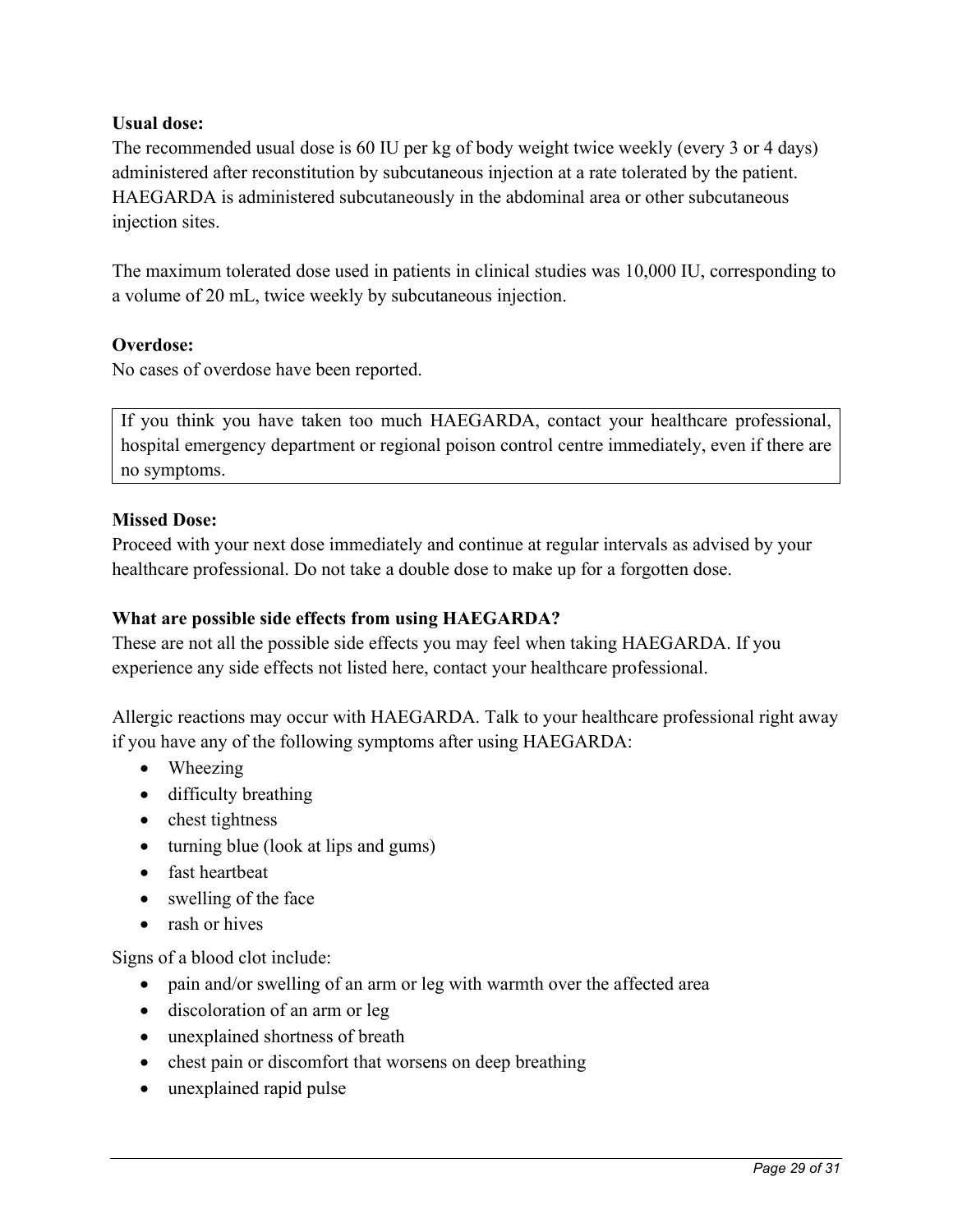• numbness or weakness on one side of the body

The most common side effects with HAEGARDA are injection site reactions (pain, redness, swelling), hypersensitivity (itching and rash), nasopharyngitis (runny or stuffy nose, sneezing, watery eyes) and dizziness.

If you have a troublesome symptom or side effect that is not listed here or becomes bad enough to interfere with your daily activities, talk to your healthcare professional.

### **Reporting Side Effects**

You can report any suspected side effects associated with the use of health products to Health Canada by:

- Visiting the Web page on **[Adverse Reaction Reporting](http://www.hc-sc.gc.ca/dhp-mps/medeff/report-declaration/index-eng.php)** [\(http://www.hc-sc.gc.ca/dhp](http://www.hc-sc.gc.ca/dhp-mps/medeff/report-declaration/index-eng.php)[mps/medeff/report-declaration/index-eng.php\)](http://www.hc-sc.gc.ca/dhp-mps/medeff/report-declaration/index-eng.php) for information on how to report online, by mail or by fax; or
- Calling toll-free at 1-866-234-2345.

*NOTE: Contact your health professional if you need information about how to manage your side effects. The Canada Vigilance Program does not provide medical advice.*

We recommend that CSL Behring Canada, Inc. be copied when reporting suspected side effects, at the following address:

[AdverseReporting@CSLBehring.com](mailto:AdverseReporting@CSLBehring.com)

### **Storage:**

Keep the non-reconstituted HAEGARDA in its original carton to protect from light until ready to use. The shelf life of HAEGARDA is 36 months. When stored in the refrigerator or at room temperature (at  $+2^{\circ}\text{C}$  to  $+30^{\circ}\text{C}$ ), HAEGARDA is stable for the period indicated by the expiration date on its label. Do not freeze.

Storage after reconstitution: If the reconstituted product is not administered immediately, storage shall not exceed 8 hours at room temperature. The reconstituted product should only be stored in the vial. Do not freeze the reconstituted solution.

Keep out of reach and sight of children.